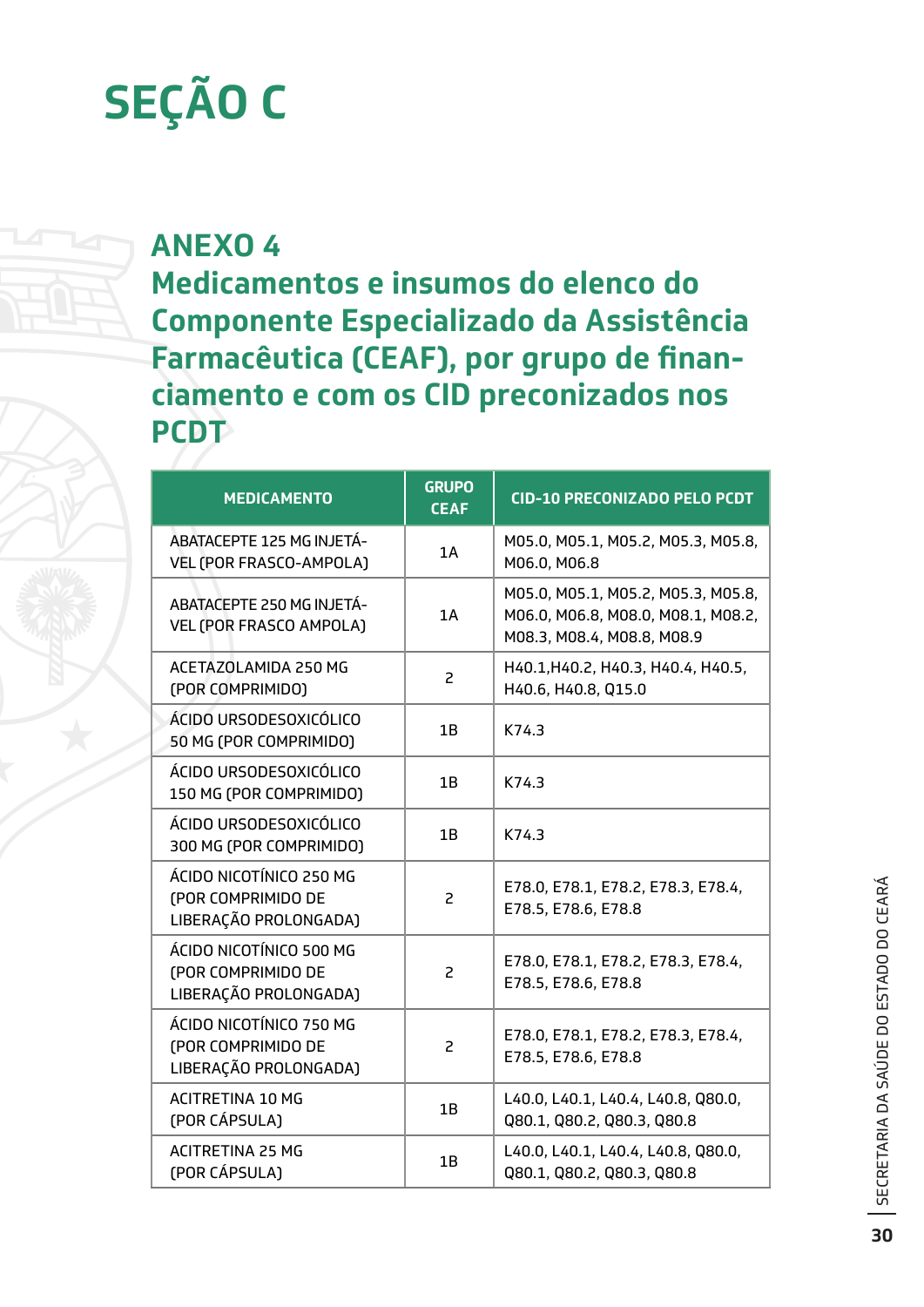| <b>ADALIMUMABE</b><br><b>40 MG INJETÁVEL</b><br>(POR SERINGA PREENCHIDA) | 1A | H15.0, H20.1, H30.1, H30.2, H30.8,<br>K50.0, K50.1, K50.8, L40.0, L40.1,<br>L40.4, L40.8, L73.2, M05.0, M05.1,<br>M05.2, M05.3, M05.8, M06.0, M06.8,<br>M07.0, M07.2, M07.3, M08.0, M08.1,<br>M08.2, M08.3, M08.4, M08.8, M08.9,<br>M45, M46.8. |
|--------------------------------------------------------------------------|----|-------------------------------------------------------------------------------------------------------------------------------------------------------------------------------------------------------------------------------------------------|
| <b>ADALIMUMABE</b><br><b>40 MG INJETÁVEL</b><br>(POR FRASCO-AMPOLA)      | 1A | K50.0, K50.1, K50.8, M08.0, M08.1,<br>M08.2, M08.3, M08.4, M08.8, M08.9,<br>M45, M46.8                                                                                                                                                          |
| ALFACALCIDOL 0,25 MCG<br>(POR CÁPSULA)                                   | 2  | E20.1, E20.2, E20.8, E89.2                                                                                                                                                                                                                      |
| ALFACALCIDOL 1,0 MCG<br>(POR CÁPSULA)                                    | 2  | E20.1, E20.2, E20.8, E89.2                                                                                                                                                                                                                      |
| ALFADORNASE 2.5 MG<br>(POR AMPOLA)                                       | 1A | E84.0, E84.8                                                                                                                                                                                                                                    |
| ALFAELOSULFASE 1 MG/<br>ML SOLUÇÃO INJETÁVEL                             | 1A | E76.2                                                                                                                                                                                                                                           |
| <b>ALFAEPOETINA</b><br>1.000 UI INJETÁVEL<br>(POR FRASCO-AMPOLA)         | 1A | N18.0, N18.8, Z94.8                                                                                                                                                                                                                             |
| <b>ALFAEPOETINA</b><br>2.000 UI INJETÁVEL<br>(POR FRASCO-AMPOLA)         | 1A | N18.0, N18.8, Z94.8                                                                                                                                                                                                                             |
| <b>ALFAEPOETINA</b><br>3.000 UI INJETÁVEL<br>(POR FRASCO-AMPOLA)         | 1A | N18.0, N18.8, Z94.8                                                                                                                                                                                                                             |
| ALFAEPOETINA<br>4.000 UI INJETÁVEL<br>(POR FRASCO-AMPOLA)                | 1A | N18.0, N18.8, Z94.8                                                                                                                                                                                                                             |
| <b>ALFAEPOETINA</b><br>10.000 UI INJETÁVEL<br>(POR FRASCO- AMPOLA)       | 1A | N18.0, N18.8, Z94.8                                                                                                                                                                                                                             |
| ALFAINTERFERONA 2B<br>3.000.000 UI INJETÁVEL<br>(POR FRASCO-AMPOLA)      | 1B | D <sub>18.0</sub>                                                                                                                                                                                                                               |
| ALFAINTERFERONA 2B<br>5.000.000 UI INJETÁVEL<br>(POR FRASCO-AMPOLA)      | 1B | D <sub>18.0</sub>                                                                                                                                                                                                                               |
| ALFAINTERFERONA 2B<br>10.000.000 UI INJETÁVEL<br>(POR FRASCO-AMPOLA)     | 1B | D <sub>18.0</sub>                                                                                                                                                                                                                               |
| ALFATALIGLICERASE<br>200 U INJETÁVEL<br>(POR FRASCO-AMPOLA)              | 1A | E75.2                                                                                                                                                                                                                                           |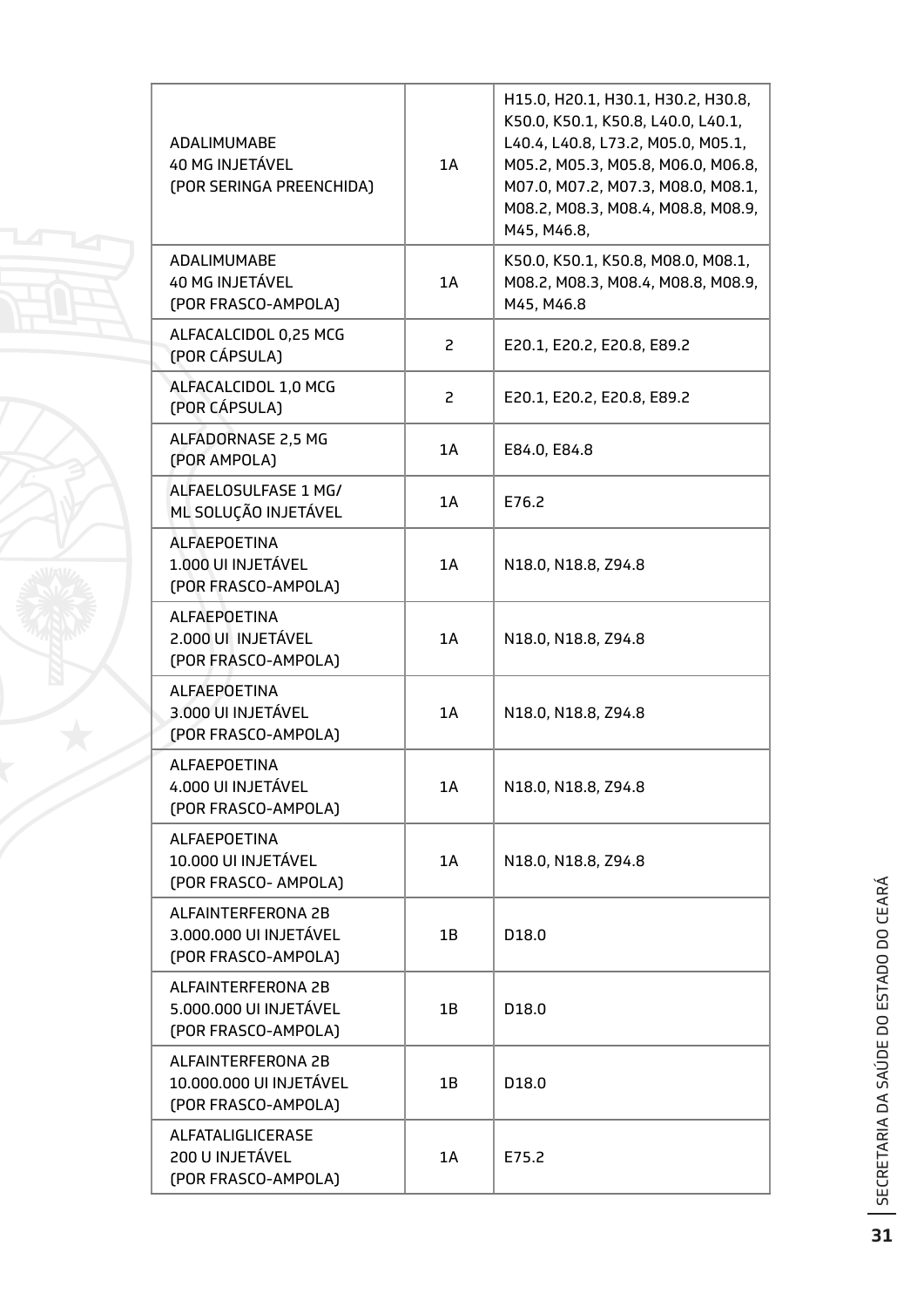| ALFAVELAGLICERASE<br>200 U INJETÁVEL<br>(POR FRASCO-AMPOLA)                                              | 1A             | E75.2                                                                                                                                                                                                                                                                                                                                                                           |
|----------------------------------------------------------------------------------------------------------|----------------|---------------------------------------------------------------------------------------------------------------------------------------------------------------------------------------------------------------------------------------------------------------------------------------------------------------------------------------------------------------------------------|
| ALFAVELAGLICERASE<br>400 U INJETÁVEL<br>(POR FRASCO-AMPOLA)                                              | 1A             | E75.2                                                                                                                                                                                                                                                                                                                                                                           |
| AMANTADINA 100 MG<br>(POR COMPRIMIDO)                                                                    | 1B             | G20                                                                                                                                                                                                                                                                                                                                                                             |
| AMBRISENTANA 5 MG<br>(POR COMPRIMIDO)                                                                    | 1B             | 127.0, 127.2, 127.8                                                                                                                                                                                                                                                                                                                                                             |
| AMBRISENTANA 10 MG<br>(POR COMPRIMIDO)                                                                   | 1B             | 127.0, 127.2, 127.8                                                                                                                                                                                                                                                                                                                                                             |
| ATORVASTATINA 10 MG<br>(POR COMPRIMIDO)                                                                  | $\overline{c}$ | E78.0, E78.1, E78.2, E78.3, E78.4,<br>E78.5, E78.6, E78.8                                                                                                                                                                                                                                                                                                                       |
| ATORVASTATINA 20 MG<br>(POR COMPRIMIDO)                                                                  | $\overline{c}$ | E78.0, E78.1, E78.2, E78.3, E78.4,<br>E78.5, E78.6, E78.8                                                                                                                                                                                                                                                                                                                       |
| ATORVASTATINA 40 MG<br>(POR COMPRIMIDO)                                                                  | $\overline{c}$ | E78.0, E78.1, E78.2, E78.3, E78.4,<br>E78.5, E78.6, E78.8                                                                                                                                                                                                                                                                                                                       |
| ATORVASTATINA 80 MG<br>(POR COMPRIMIDO)                                                                  | $\overline{c}$ | E78.0, E78.1, E78.2, E78.3, E78.4,<br>E78.5, E78.6, E78.8                                                                                                                                                                                                                                                                                                                       |
| AZATIOPRINA 50 MG<br>(POR COMPRIMIDO)                                                                    | $\mathsf{S}$   | D69.3, G35, G70.0, H15.0, H20.1,<br>H30.1, H30.2, H30.8, K50.0, K50.1,<br>K50.8, K51.0, K51.2, K51.3, K51.5,<br>K51.8, K75.4, L93.0, L93.1, M05.0,<br>M05.1, M05.2, M05.3, M05.8, M06.0,<br>M06.8, M08.0, M08.1, M08.2, M08.3,<br>M08.4, M08.8, M08.9, M32.1, M32.8,<br>M33.0, M33.1, M33.2, M34.0, M34.1,<br>M34.8, T86.1, T86.4, Z94.0, Z94.1,<br>Z94.2, Z94.3, Z94.4, Z94.8, |
| BETAINTERFERONA 1A<br>6.000.000 UI (22 MCG)<br>INJETÁVEL (POR SERIN-<br><b>GA PREENCHIDA)</b>            | 1A             | G35                                                                                                                                                                                                                                                                                                                                                                             |
| BETAINTERFERONA 1A<br>6.000.000 UI (30 MCG ) INJE-<br>TÁVEL (POR FRASCO-AMPOLA<br>OU SERINGA PREENCHIDA) | 1A             | G35                                                                                                                                                                                                                                                                                                                                                                             |
| BETAINTERFERONA 1A<br>12.000.000 UI (44 MCG)<br>INJETÁVEL (POR SERIN-<br><b>GA PREENCHIDA)</b>           | 1A             | G35                                                                                                                                                                                                                                                                                                                                                                             |
| <b>BETAINTERFERONA</b><br>1B 9.600.000 UI (300<br>MCG) INJETÁVEL (POR<br>FRASCO-AMPOLA)                  | 1A             | G35                                                                                                                                                                                                                                                                                                                                                                             |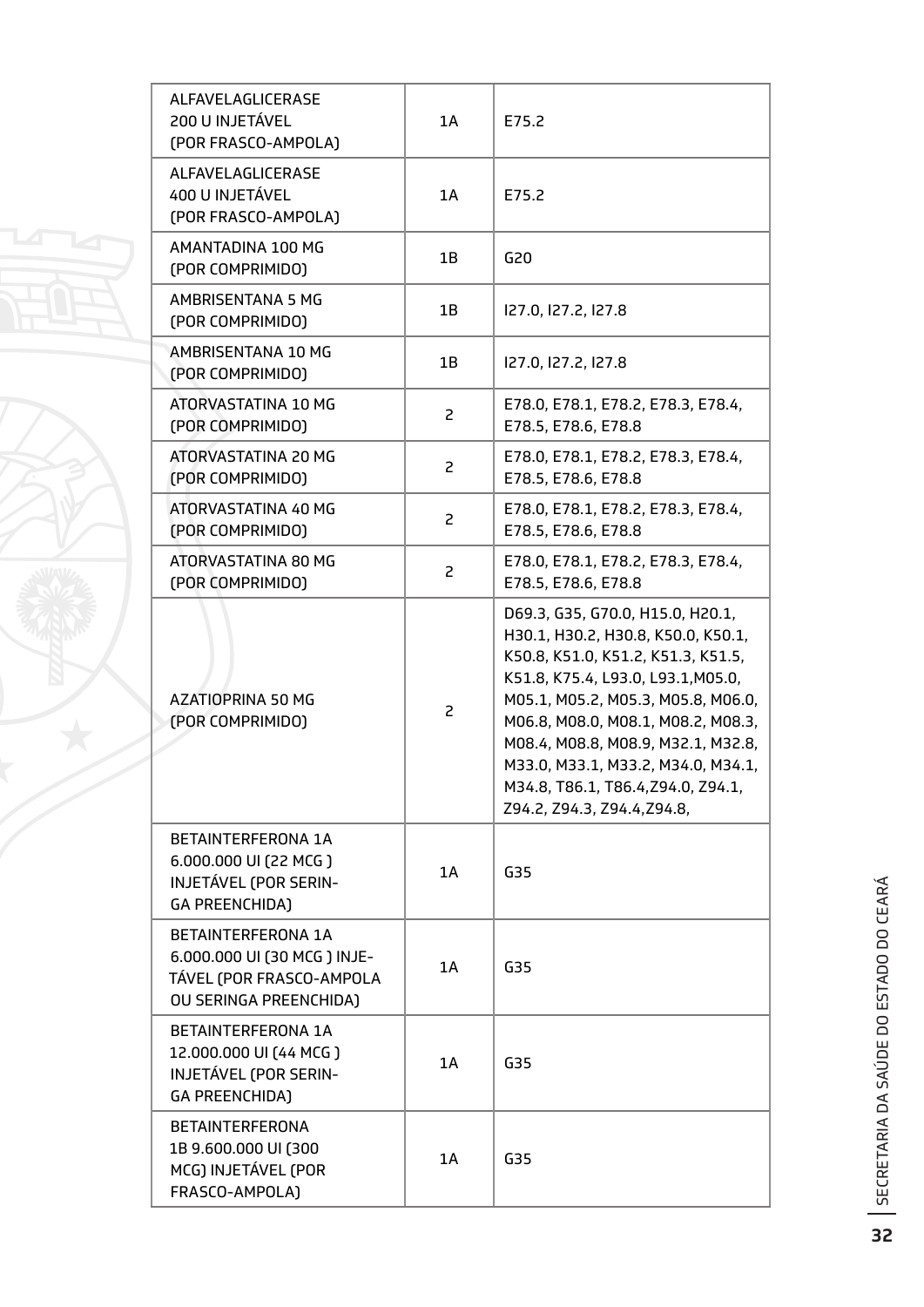| BEZAFIBRATO 200 MG (POR<br>DRÁGEA OU COMPRIMIDO)                                                | 2              | E78.0, E78.1, E78.2, E78.3, E78.4,<br>E78.5, E78.6, E78.8                                                                                           |
|-------------------------------------------------------------------------------------------------|----------------|-----------------------------------------------------------------------------------------------------------------------------------------------------|
| BEZAFIBRATO 400 MG<br>(POR COMPRIMIDO DE DE-<br>SINTEGRAÇÃO LENTA)                              | 2              | E78.0, E78.1, E78.2, E78.3, E78.4,<br>E78.5, E78.6, E78.8                                                                                           |
| BIMATOPROSTA SOLUÇÃO<br>OFTÁLMICA A 0,03%                                                       | 1A             | H40.1, H40.2, H40.3, H40.4, H40.5,<br>H40.6, H40.8, Q15.0                                                                                           |
| BIOTINA 2,5 MG<br>(POR CÁPSULA)                                                                 | 1A             | E88.9                                                                                                                                               |
| BOSENTANA 62,5 MG (POR<br><b>COMPRIMIDO REVESTIDO)</b>                                          | 1B             | I27.0, I27.2, I27.8                                                                                                                                 |
| BOSENTANA 125 MG (POR<br><b>COMPRIMIDO REVESTIDO)</b>                                           | 1B             | 127.0, 127.2, 127.8                                                                                                                                 |
| BROMOCRIPTINA 2,5 MG<br>(POR COMPRIMIDO)                                                        | 1B             | E22.1, G20                                                                                                                                          |
| BRIMONIDINA SOLUÇÃO<br>OFTÁLMICA A 0,2%                                                         | 2              | H40.1, H40.2, H40.3, H40.4, H40.5,<br>H40.6, H40.8, Q15.0                                                                                           |
| <b>BRINZOLAMIDA SUSPEN-</b><br>SÃO OFTÁLMICA A 1%                                               | $\overline{c}$ | H40.1, H40.2, H40.3, H40.4, H40.5,<br>H40.6, H40.8, Q15.0                                                                                           |
| BUDESONIDA 200 MCG (POR<br>CÁPSULA INALANTE)                                                    | 2              | J44.0, J44.1, J44.8, J45.0, J45.1,<br>J45.8.                                                                                                        |
| BUDESONIDA 200 MCG<br>PÓ INALANTE OU AEROS-<br>SOL BUCAL (POR FRAS-<br>CO COM 100 DOSES)        | 2              | J44.0, J44.1, J44.8, J45.0, J45.1,<br>J45.8.                                                                                                        |
| <b>BUDESONIDA 200 MCG</b><br>PÓ INALANTE OU AEROS-<br>SOL BUCAL (POR FRAS-<br>CO COM 200 DOSES) | 2              | J44.0, J44.1, J44.8, J45.0, J45.1,<br>J45.8.                                                                                                        |
| BUDESONIDA 400 MCG (POR<br>CÁPSULA INALANTE)                                                    | 2              | J44.0, J44.1, J44.8, J45.0, J45.1,<br>J45.8.                                                                                                        |
| CABERGOLINA 0,5 MG<br>(POR COMPRIMIDO)                                                          | 1A             | E22.0, E22.1                                                                                                                                        |
| CALCIPOTRIOL 50 MCG/G PO-<br>MADA (POR BISNAGA DE 30 G)                                         | 2              | L40.0, L40.1, L40.4, L40.8                                                                                                                          |
| CALCITONINA 50 UI INJE-<br>TÁVEL (POR AMPOLA)                                                   | 2              | M80.0, M80.1, M80.2, M80.3, M80.4,<br>M80.5, M80.8, M81.0, M81.1, M81.2,<br>M81.3, M81.4, M81.5, M81.6, M81.8,<br>M82.0, M82.1, M82.8, M88.0, M88.8 |
| CALCITONINA 100 UI IN-<br>JETÁVEL (POR AMPOLA)                                                  | 2              | M80.0, M80.1, M80.2, M80.3, M80.4,<br>M80.5, M80.8, M81.0, M81.1, M81.2,<br>M81.3, M81.4, M81.5, M81.6, M81.8,<br>M82.0, M82.1, M82.8, M88.0, M88.8 |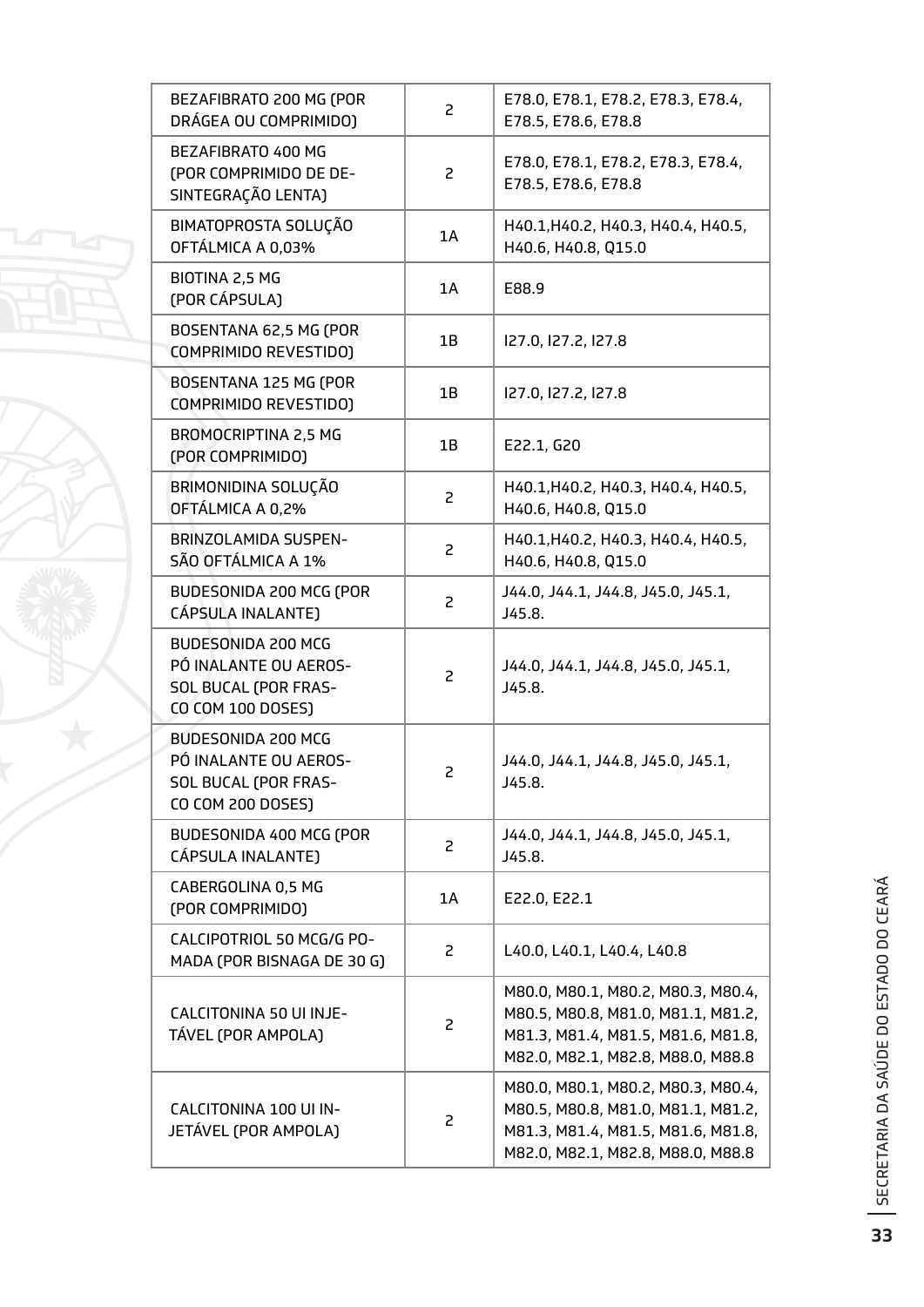| CALCITONINA 200 UI/DOSE<br>SPRAY NASAL (POR FRASCO)                    | 2  | M80.0, M80.1, M80.2, M80.3, M80.4,<br>M80.5, M80.8, M81.0, M81.1, M81.2,<br>M81.3, M81.4, M81.5, M81.6, M81.8,<br>M82.0, M82.1, M82.8, M88.0, M88.8                                                                                                                                                                                                                                                                                                                                         |
|------------------------------------------------------------------------|----|---------------------------------------------------------------------------------------------------------------------------------------------------------------------------------------------------------------------------------------------------------------------------------------------------------------------------------------------------------------------------------------------------------------------------------------------------------------------------------------------|
| CALCITRIOL 0,25 MCG<br>(POR CÁPSULA)                                   | 2  | E20.0, E20.1, E20.8, E55.0, E55.9,<br>E64.3, E83.3, E89.2, M80.0, M80.1,<br>M80.2, M80.3, M80.4, M80.5, M80.8,<br>M81.0, M81.1, M81.2, M81.3, M81.4,<br>M81.5, M81.6, M81.8, M82.0, M82.1,<br>M82.8, M83.0, M83.1, M83.2, M83.3,<br>M83.8, N18.0, N25.0                                                                                                                                                                                                                                     |
| CALCITRIOL 1,0 MCG INJE-<br>TÁVEL (POR AMPOLA)                         | 2  | E83.3, N18.0, N25.0                                                                                                                                                                                                                                                                                                                                                                                                                                                                         |
| CERTOLIZUMABE PEGOL 200<br>MG/ML INJETÁVEL (POR<br>SERINGA PREENCHIDA) | 1A | K50.0, K50.1, K50.8, M05.0, M05.1,<br>M05.2, M05.3, M05.8, M06.0, M06.8,<br>M45, M46.8                                                                                                                                                                                                                                                                                                                                                                                                      |
| <b>CICLOFOSFAMIDA 50</b><br>MG (POR DRÁGEA)                            | 2  | D59.0, D59,1, D60.0, D69.3, L93.0,<br>L93.1, M32.1, M32.8, M34.0, M34.1,<br>M34.8, N04.0, N04.1, N04.2, N04.3,<br>N04.4, N04.5, N04.6, N04.7, N04.8,<br>N04.9                                                                                                                                                                                                                                                                                                                               |
| <b>CICLOSPORINA</b><br>100 MG/ML SOLUÇÃO ORAL<br>(POR FRASCO DE 50 ML) | 2  | D59.0, D59.1, D60.0, D61.1, D61.2,<br>D61.3, D61.8, G70.0, H15.0, H20.1,<br>H30.1, H30.2, H30.8, K51.0, K51.2,<br>K51.3, K51.5, K51.8, L40.0, L40.1,<br>L40.4, L40.8, L93.0, L93.1, M05.0,<br>M05.1, M05.2, M05.3, M05.8, M06.0,<br>M06.8, M07,0, M07.2, M07.3, M08.0,<br>M08.1, M08.2, M08.3, M08.4, M08.8,<br>M08.9, M32.1, M32.8, M33.0, M33.1,<br>M33.2, N04.0, N04.1, N04.2, N04.3,<br>N04.4, N04.5, N04.6, N04.7, N04.8,<br>T86.1, T86.4, Z94.0, Z94.1, Z94.2,<br>Z94.3, Z94.4, Z94.8 |
| CICLOSPORINA 10 MG<br>(POR CAPSULA)                                    | 2  | D59.0, D59.1, D60.0, D61.1, D61.2,<br>D61.3, D61.8, G70.0, H15.0, H20.1,<br>H30.1, H30.2, H30.8, K51.0, K51.2,<br>K51.3, K51.5, K51.8, L40.0, L40.1,<br>L40.4, L40.8, L93.0, L93.1, M05.0,<br>M05.1, M05.2, M05.3, M05.8, M06.0,<br>M06.8, M07,0, M07.2, M07.3, M08.0,<br>M08.1, M08.2, M08.3, M08.4, M08.8,<br>M08.9, M32.1, M32.8, M33.0, M33.1,<br>M33.2, N04.0, N04.1, N04.2, N04.3,<br>N04.4, N04.5, N04.6, N04.7, N04.8,<br>T86.1, T86.4, Z94.0, Z94.1, Z94.2,<br>Z94.3, Z94.4, Z94.8 |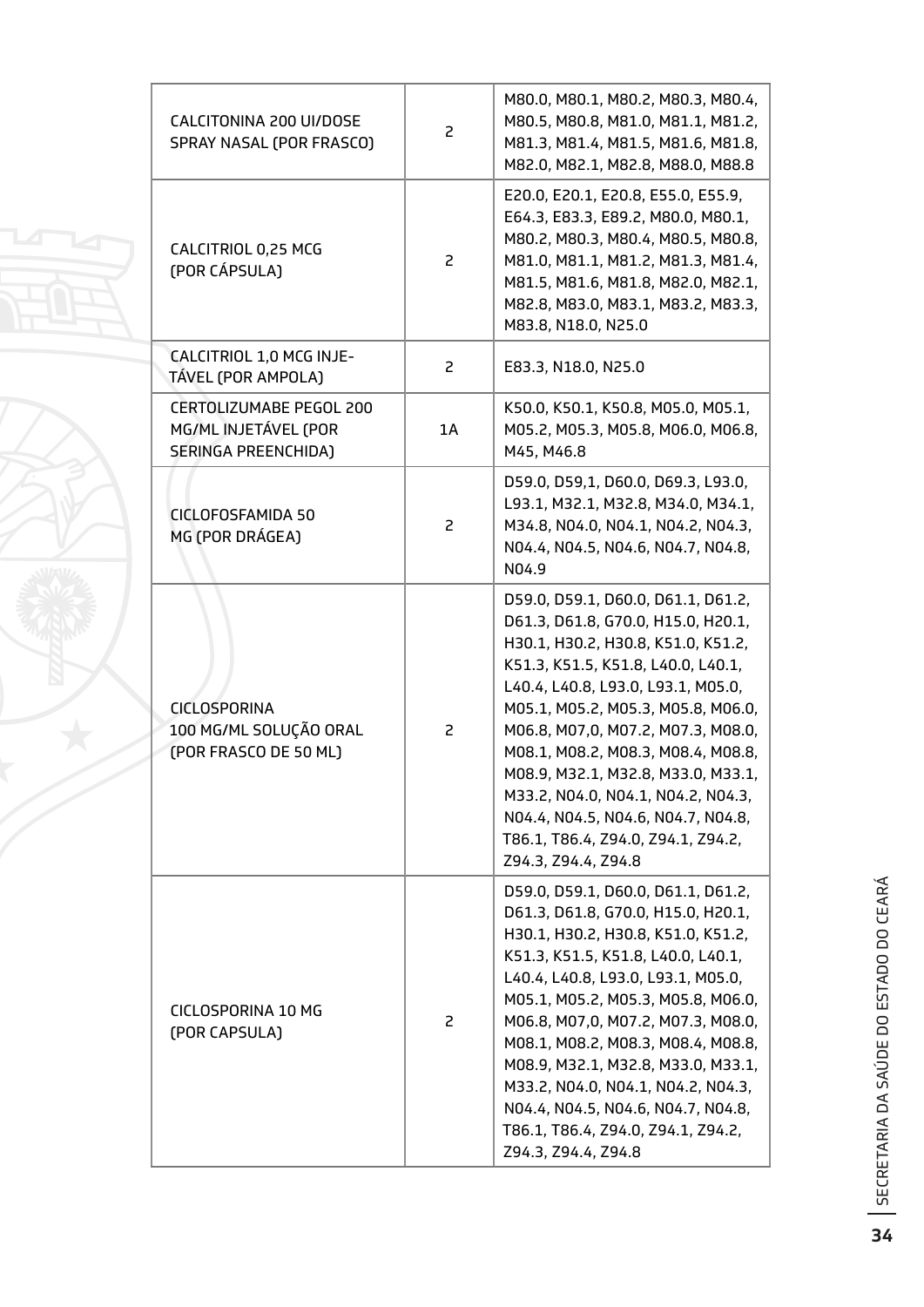| CICLOSPORINA 25 MG<br>(POR CAPSULA)          | $\overline{c}$ | D59.0, D59.1, D60.0, D61.1, D61.2,<br>D61.3, D61.8, G70.0, H15.0, H20.1,<br>H30.1, H30.2, H30.8, K51.0, K51.2,<br>K51.3, K51.5, K51.8, L40.0, L40.1,<br>L40.4, L40.8, L93.0, L93.1, M05.0,<br>M05.1, M05.2, M05.3, M05.8, M06.0,<br>M06.8, M07,0, M07.2, M07.3, M08.0,<br>M08.1, M08.2, M08.3, M08.4, M08.8,<br>M08.9, M32.1, M32.8, M33.0, M33.1,<br>M33.2, N04.0, N04.1, N04.2, N04.3,<br>N04.4, N04.5, N04.6, N04.7, N04.8,<br>T86.1, T86.4, Z94.0, Z94.1, Z94.2,<br>Z94.3, Z94.4, Z94.8 |
|----------------------------------------------|----------------|---------------------------------------------------------------------------------------------------------------------------------------------------------------------------------------------------------------------------------------------------------------------------------------------------------------------------------------------------------------------------------------------------------------------------------------------------------------------------------------------|
| <b>CICLOSPORINA 50 MG</b><br>(POR CÁPSULA)   | $\mathsf{S}$   | D59.0, D59.1, D60.0, D61.1, D61.2,<br>D61.3, D61.8, G70.0, H15.0, H20.1,<br>H30.1, H30.2, H30.8, K51.0, K51.2,<br>K51.3, K51.5, K51.8, L40.0, L40.1,<br>L40.4, L40.8, L93.0, L93.1, M05.0,<br>M05.1, M05.2, M05.3, M05.8, M06.0,<br>M06.8, M07,0, M07.2, M07.3, M08.0,<br>M08.1, M08.2, M08.3, M08.4, M08.8,<br>M08.9, M32.1, M32.8, M33.0, M33.1,<br>M33.2, N04.0, N04.1, N04.2, N04.3,<br>N04.4, N04.5, N04.6, N04.7, N04.8,<br>T86.1, T86.4, Z94.0, Z94.1, Z94.2,<br>Z94.3, Z94.4, Z94.8 |
| CICLOSPORINA 100 MG<br>(POR CÁPSULA)         | $\overline{c}$ | D59.0, D59.1, D60.0, D61.1, D61.2,<br>D61.3, D61.8, G70.0, H15.0, H20.1,<br>H30.1, H30.2, H30.8, K51.0, K51.2,<br>K51.3, K51.5, K51.8, L40.0, L40.1,<br>L40.4, L40.8, L93.0, L93.1, M05.0,<br>M05.1, M05.2, M05.3, M05.8, M06.0,<br>M06.8, M07,0, M07.2, M07.3, M08.0,<br>M08.1, M08.2, M08.3, M08.4, M08.8,<br>M08.9, M32.1, M32.8, M33.0, M33.1,<br>M33.2, N04.0, N04.1, N04.2, N04.3,<br>N04.4, N04.5, N04.6, N04.7, N04.8,<br>T86.1, T86.4, Z94.0, Z94.1, Z94.2,<br>Z94.3, Z94.4, Z94.8 |
| CINACALCETE 30 MG<br>(POR COMPRIMIDO)        | 1A             | E83.3, N18.0, N25.0                                                                                                                                                                                                                                                                                                                                                                                                                                                                         |
| <b>CINACALCETE 60 MG</b><br>(POR COMPRIMIDO) | 1A             | E83.3, N18.0, N25.0                                                                                                                                                                                                                                                                                                                                                                                                                                                                         |
| CIPROFIBRATO 100 MG<br>(POR COMPRIMIDO)      | $\overline{c}$ | E78.0, E78.1, E78.2, E78.3, E78.4,<br>E78.5, E78.6, E78.8                                                                                                                                                                                                                                                                                                                                                                                                                                   |
| <b>CIPROTERONA 50 MG</b><br>(POR COMPRIMIDO) | 1B             | E22.8, E28.2, L68.0                                                                                                                                                                                                                                                                                                                                                                                                                                                                         |
| <b>CLOBAZAM 10 MG</b><br>(POR COMPRIMIDO)    | 2              | G40.0, G40.1, G40.2, G40.3, G40.4,<br>G40.5, G40.6, G40.7, G40.8                                                                                                                                                                                                                                                                                                                                                                                                                            |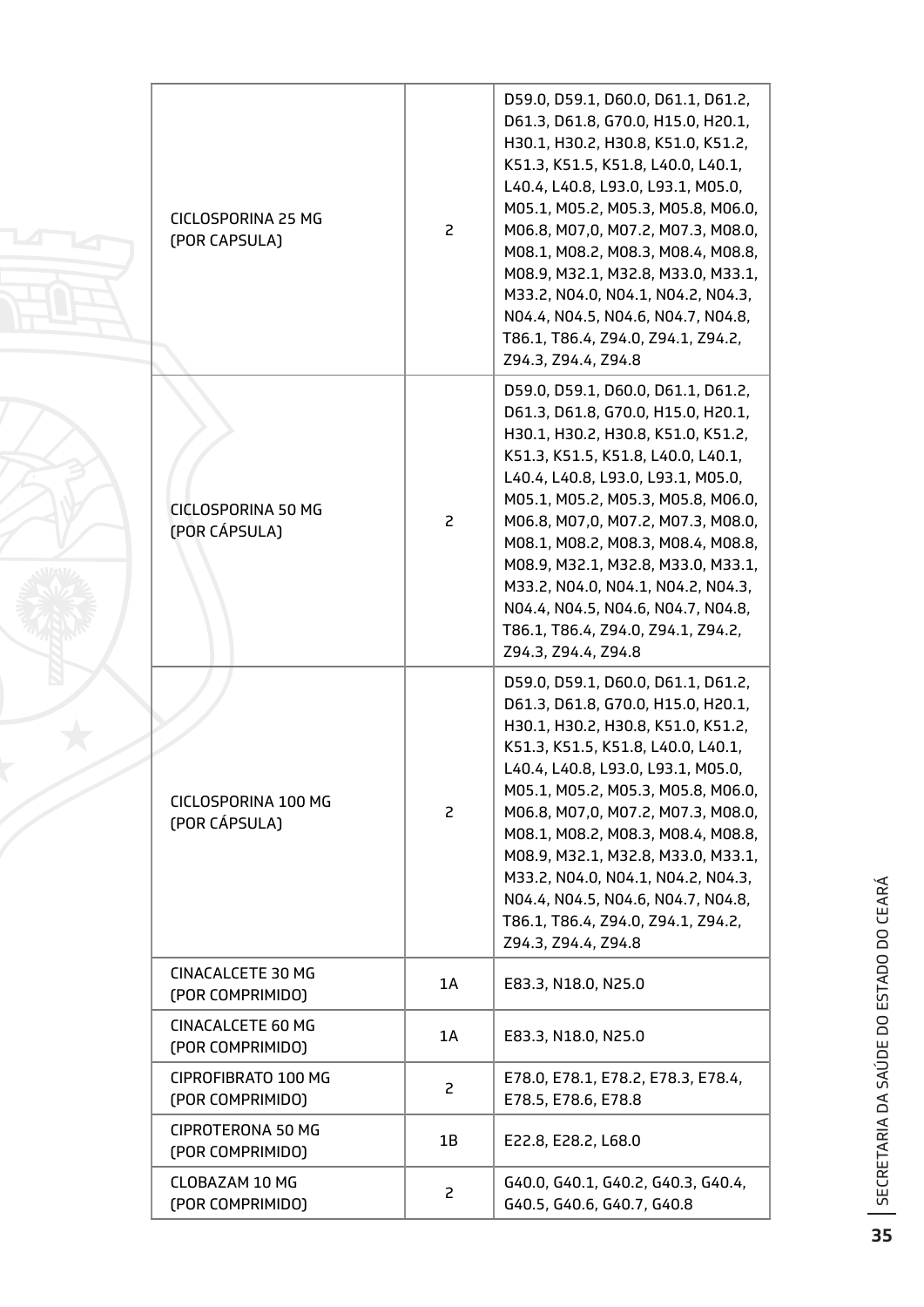| <b>CLOBAZAM 20 MG</b><br>(POR COMPRIMIDO)                                                                                                                                      | $\mathsf{S}$   | G40.0, G40.1, G40.2, G40.3, G40.4,<br>G40.5, G40.6, G40.7, G40.8                                                                                                         |
|--------------------------------------------------------------------------------------------------------------------------------------------------------------------------------|----------------|--------------------------------------------------------------------------------------------------------------------------------------------------------------------------|
| CLOBETASOL 0,5 MG/G<br>SOLUÇÃO CAPILAR<br>(POR FRASCO DE 50 G)                                                                                                                 | 2              | L40.0, L40.1, L40.4, L40.8                                                                                                                                               |
| CLOBETASOL 0,5 MG/G CREME<br>(POR BISNAGA DE 30 G)                                                                                                                             | $\overline{c}$ | L40.0, L40.1, L40.4, L40.8                                                                                                                                               |
| <b>CLOPIDOGREL 75MG</b><br>(POR COMPRIMIDO)                                                                                                                                    | $\overline{c}$ | 120.0, 120.1, 121.0, 121.1, 121.2, 121.3,<br>121.4, 121.9, 122.0, 122.1, 122.8, 122.9,<br>123.0, 123.1, 123.2, 123.3, 123.4, 123.5,<br>123.6, 123.8, 124.0, 124.8, 124.9 |
| <b>CLOROQUINA 150 MG</b><br>(POR COMPRIMIDO)                                                                                                                                   | $\overline{c}$ | L93.0, L93.1, M32.1, M32.8, M05.0,<br>M05.1, M05.2, M05.3, M05.8, M06.0,<br>M06.8, M08.0, M32.1, M32.8                                                                   |
| <b>CLOZAPINA 25 MG</b><br>(POR COMPRIMIDO)                                                                                                                                     | 1A             | G20, F20.0, F20.1, F20.2, F20.3,<br>F20.4, F20.5, F20.6, F20.8, F25.0,<br>F25.1, F25.2, F31.1, F31.2, F31.3,<br>F31.4, F31.5, F31.6, F31.7,                              |
| <b>CLOZAPINA 100 MG</b><br>(POR COMPRIMIDO)                                                                                                                                    | 1A             | G20, F20.0, F20.1, F20.2, F20.3,<br>F20.4, F20.5, F20.6, F20.8, F25.0,<br>F25.1, F25.2, F31.1, F31.2, F31.3,<br>F31.4, F31.5, F31.6, F31.7                               |
| CODEÍNA 3 MG/ML<br>SOLUÇÃO ORAL<br>(POR FRASCO DE 120 ML)                                                                                                                      | 2              | R52.1, R52.2                                                                                                                                                             |
| CODEÍNA 30 MG<br>(POR COMPRIMIDO)                                                                                                                                              | 2              | R52.1, R52.2                                                                                                                                                             |
| CODEÍNA 60 MG<br>(POR COMPRIMIDO)                                                                                                                                              | 2              | R52.1, R52.2                                                                                                                                                             |
| CODEÍNA 30 MG/ML<br>(POR AMPOLA DE 2 ML)                                                                                                                                       | 2              | R52.1, R52.2                                                                                                                                                             |
| <b>COMPLEMENTO ALIMEN-</b><br><b>TAR PARA FENILCETO-</b><br>NÚRICOS – FÓRMULA DE<br>AMINOÁCIDOS ISENTA DE<br>FENILALANINA (PARA PA-<br>CIENTES DE 1 A 8 ANOS)                  | 2              | E70.0, E70.1                                                                                                                                                             |
| <b>COMPLEMENTO ALIMENTAR</b><br><b>PARA PACIENTES FENILCE-</b><br>TONÚRICOS – FÓRMULA DE<br>AMINOÁCIDOS ISENTA DE FE-<br>NILALANINA (PACIENTES ME-<br>NORES DE 1 ANO DE IDADE) | 2              | E70.0, E70.1                                                                                                                                                             |
| DANAZOL 100 MG<br>(POR CÁPSULA)                                                                                                                                                | 1B             | D84.1, D69.3, L93.0, L93.1, M32.1,<br>M32.8, N80.0, N80.1, N80.2, N80.3,<br>N80.4, N80.5, N80.8                                                                          |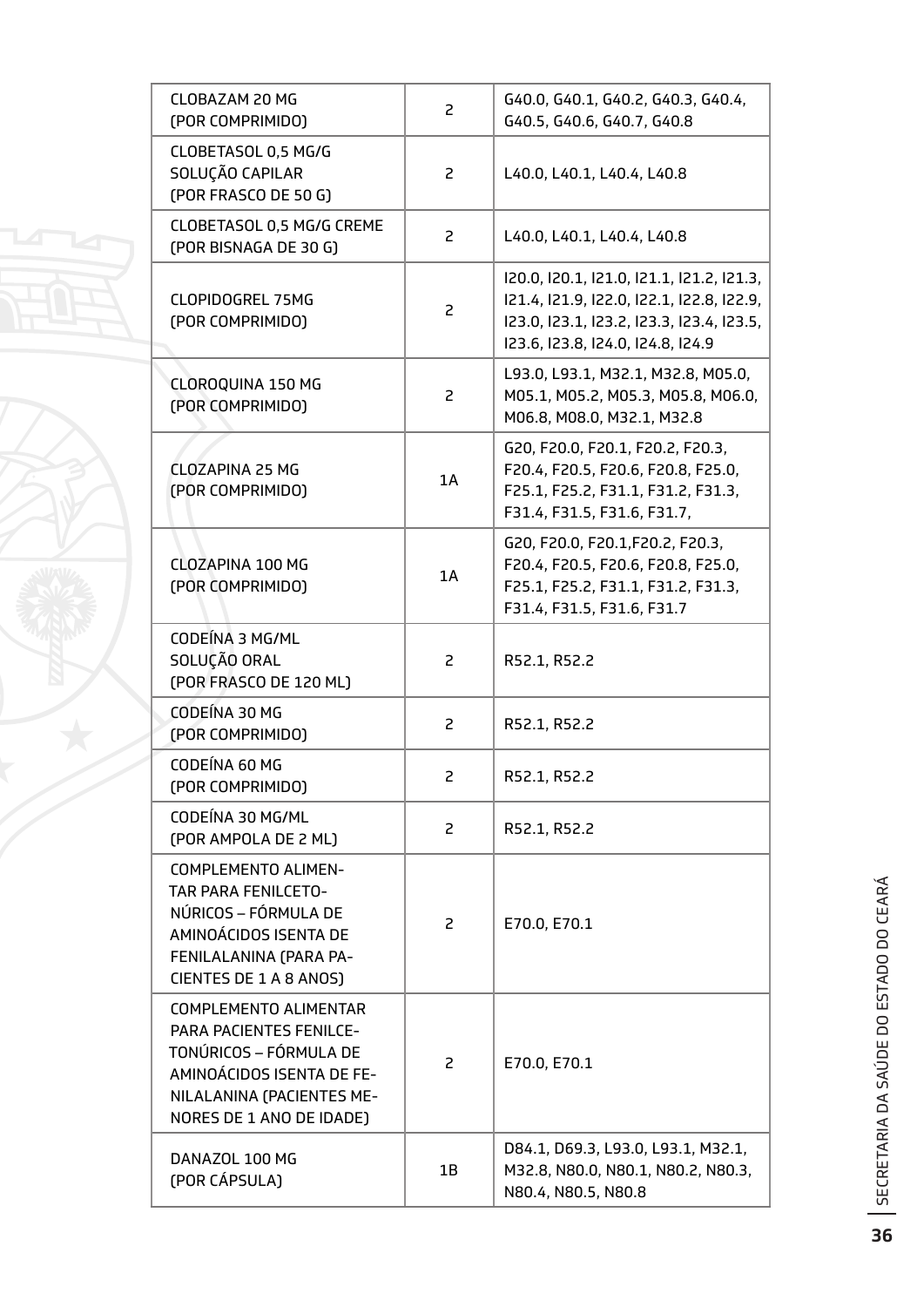| DANAZOL 200 MG<br>(POR CÁPSULA)                                                           | 1B             | D84.1, D69.3, L93.0, L93.1, M32.1,<br>M32.8, N80.0, N80.1, N80.2, N80.3,<br>N80.4, N80.5, N80.8 |
|-------------------------------------------------------------------------------------------|----------------|-------------------------------------------------------------------------------------------------|
| DEFERASIROX 125 MG<br>(POR COMPRIMIDO)                                                    | 1A             | E83.1, T45.4                                                                                    |
| DEFERASIROX 250 MG<br>(POR COMPRIMIDO)                                                    | 1A             | E83.1, T45.4                                                                                    |
| DEFERASIROX 500 MG<br>(POR COMPRIMIDO)                                                    | 1A             | E83.1, T45.4                                                                                    |
| DEFERIPRONA 500 MG<br>(POR COMPRIMIDO)                                                    | 1Β             | E83.1, T45.4                                                                                    |
| <b>DESFERROXAMINA</b><br>500 MG INJETÁVEL<br>(POR FRASCO-AMPOLA)                          | 1B             | E83.1, E83.3, N18.0, N25.0, T45.4                                                               |
| DESMOPRESSINA 0,1 MG/ML<br>APLICAÇAO NASAL (POR<br>FRASCO DE 2,5 ML)                      | 1A             | E23.2                                                                                           |
| DESMOPRESSINA 0,1 MG<br>(POR COMPRIMIDO)                                                  | 1A             | E23.2                                                                                           |
| DESMOPRESSINA 0,2 MG<br>(POR COMPRIMIDO)                                                  | 1A             | E23.2                                                                                           |
| DONEPEZILA 5 MG<br>(POR COMPRIMIDO)                                                       | 1A             | F00.0, F00.1, F00.2, G30.0, G30.1,<br>G30.8                                                     |
| DONEPEZILA 10 MG<br>(POR COMPRIMIDO)                                                      | 1A             | F00.0, F00.1, F00.2, G30.0, G30.1,<br>G30.8                                                     |
| DORZOLAMIDA SOLUÇÃO<br>OFTÁLMICA A 2%                                                     | $\overline{c}$ | H40.1, H40.2, H40.3, H40.4, H40.5,<br>H40.6, H40.8, Q15.0                                       |
| ECULIZUMABE 10 MG/ML<br>SOLUÇÃO INJETÁVEL<br>(FRASCO COM 30 ML)                           | 1A             | D59.5                                                                                           |
| ELTROMBOPAGUE OLAMINA<br>25 MG (POR COMPRIMIDO<br>REVESTIDO)                              | 1B             | D69.3                                                                                           |
| ELTROMBOPAGUE OLAMINA<br>50 MG (POR COMPRIMIDO<br>REVESTIDO)                              | 1B             | D69.3                                                                                           |
| <b>ENOXAPARINA</b><br>SÓDICA 40 MG/0,4ML<br>SOLUÇÃO INJETÁVEL<br>(POR SERINGA PREENCHIDA) | 1A             | D68.8, 182.0, 182.1, 182.2, 182,3,<br>182.8, 022.3, 022.5                                       |
| ENTACAPONA 200 MG<br>(POR COMPRIMIDO)                                                     | 1A             | G20                                                                                             |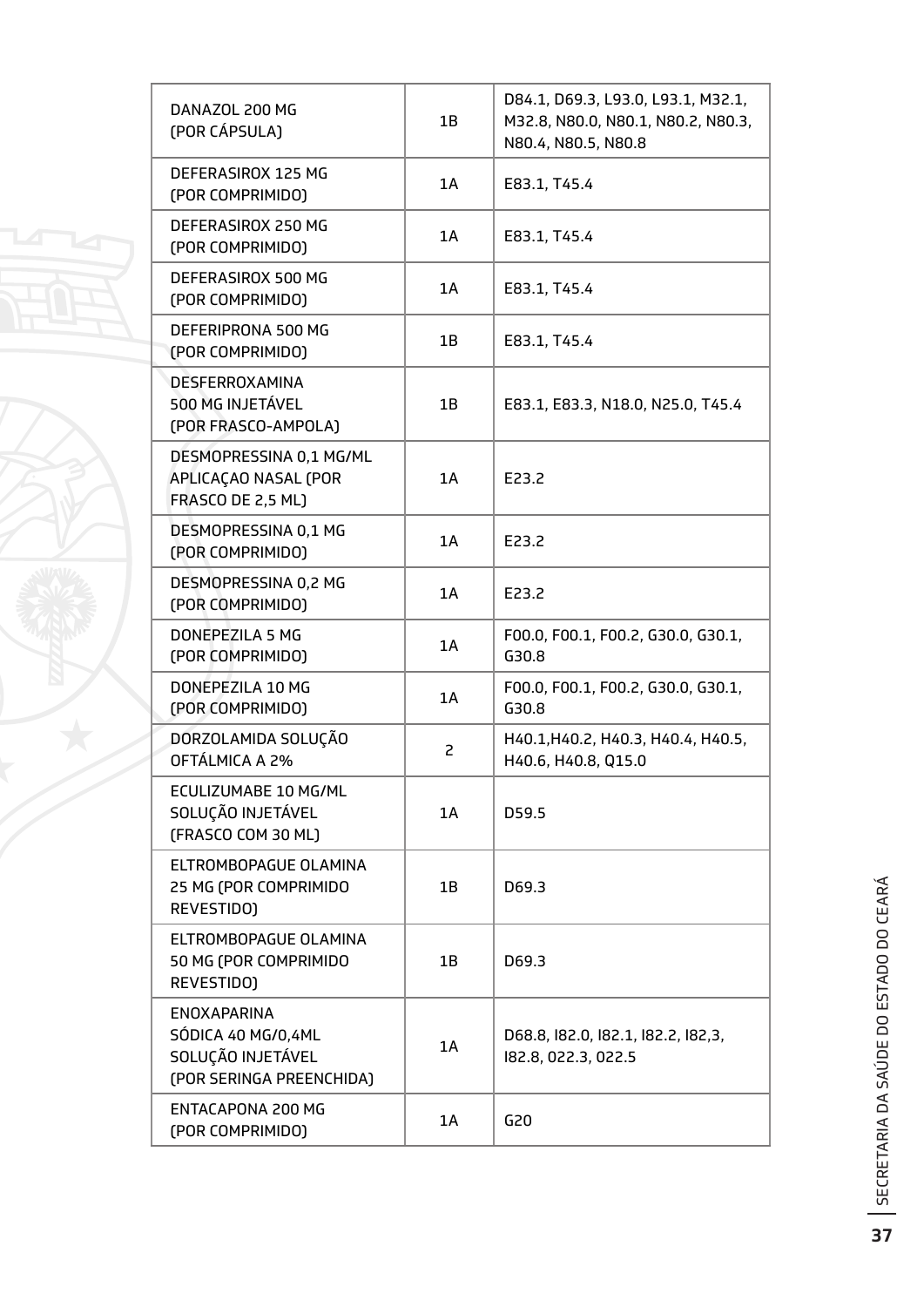| ETANERCEPTE 25 MG INJETÁ-<br>VEL (POR FRASCO-AMPOLA<br>OU SERINGA PREENCHIDA)  | 1A | L40.0, L40.1, L40.4, L40.8, M05.0,<br>M05.1, M05.2, M05.3, M05.8, M06.0,<br>M06.8, M07.0, M07.2, M07.3, M08.0,<br>M08.1, M08.2, M08.3, M08.4, M08.8,<br>M08.9, M45, M46.8                                                           |
|--------------------------------------------------------------------------------|----|-------------------------------------------------------------------------------------------------------------------------------------------------------------------------------------------------------------------------------------|
| ETANERCEPTE 50 MG INJETÁ-<br>VEL (POR FRASCO-AMPOLA<br>OU SERINGA PREENCHIDA)  | 1A | L40.0, L40.1, L40.4, L40.8, M05.0,<br>M05.1, M05.2, M05.3, M05.8, M06.0,<br>M06.8, M07.0, M07.2, M07.3, M08.0,<br>M08.1, M08.2, M08.3, M08.4, M08.8,<br>M08.9, M45, M46.8                                                           |
| ETOSSUXIMIDA 50 MG/ML<br>(FRASCO DE 120 ML)                                    | 2  | G40.0, G40.1, G40.2, G40.3, G40.4,<br>G40.5, G40.6, G40.7, G40.8                                                                                                                                                                    |
| EVEROLIMO 0,5 MG<br>(POR COMPRIMIDO)                                           | 1A | T86.1, T86.4, Z94.0, Z94.4                                                                                                                                                                                                          |
| EVEROLIMO 0,75 MG<br>(POR COMPRIMIDO)                                          | 1A | T86.1, T86.4, Z94.0, Z94.4                                                                                                                                                                                                          |
| EVEROLIMO 1,0 MG<br>(POR COMPRIMIDO)                                           | 1A | T86.1, T86.4, Z94.0, Z94.4                                                                                                                                                                                                          |
| FENOFIBRATO 200 MG<br>(POR CÁPSULA)                                            | 2  | E78.0, E78.1, E78.2, E78.3, E78.4,<br>E78.5, E78.6, E78.8                                                                                                                                                                           |
| FENOFIBRATO 250 MG<br>(POR CÁPSULA DE LIBE-<br>RAÇÃO RETARDADA)                | 2  | E78.0, E78.1, E78.2, E78.3, E78.4,<br>E78.5, E78.6, E78.8                                                                                                                                                                           |
| FENOTEROL 100 MCG<br>AEROSSOL (POR FRAS-<br>CO DE 200 DOSES)                   | 2  | J44.0, J44.1, J44.8, J45.0, J45.1,<br>J45.8.                                                                                                                                                                                        |
| FILGRASTIM 300 MCG INJETÁ-<br>VEL (POR FRASCO-AMPOLA<br>OU SERINGA PREENCHIDA) | 1A | B171, B182, B20.0, B20.1, B20.2,<br>B20.3, B20.4, B20.5, B20.6, B20.7,<br>B20.8, B20.9, B22.0, B22.1, B22.2,<br>B22.7, B23.0, B23.1, B23.2, B23.8,<br>B24, D46.0, D46.1, D46.7, D61.0,<br>D61.1, D61.2, D61.3, D61.8, D70,<br>Z94.8 |
| FINGOLIMODE 0,5 MG<br>(POR CÁPSULA)                                            | 1A | G35                                                                                                                                                                                                                                 |
| FLUDROCORTISONA 0,1 MG<br>(POR COMPRIMIDO)                                     | 2  | E25.0, E27.1, E27.4                                                                                                                                                                                                                 |
| FLUVASTATINA 20 MG<br>(POR CÁPSULA)                                            | 2  | E78.0, E78.1, E78.2, E78.3, E78.4,<br>E78.5, E78.6, E78.8                                                                                                                                                                           |
| FLUVASTATINA 40 MG<br>(POR CÁPSULA)                                            | 2  | E78.0, E78.1, E78.2, E78.3, E78.4,<br>E78.5, E78.6, E78.8                                                                                                                                                                           |
| FORMOTEROL 12 MCG (POR<br>CÁPSULA INALANTE)                                    | 2  | J44.0, J44.1, J44.8, J45.0, J45.1,<br>J45.8                                                                                                                                                                                         |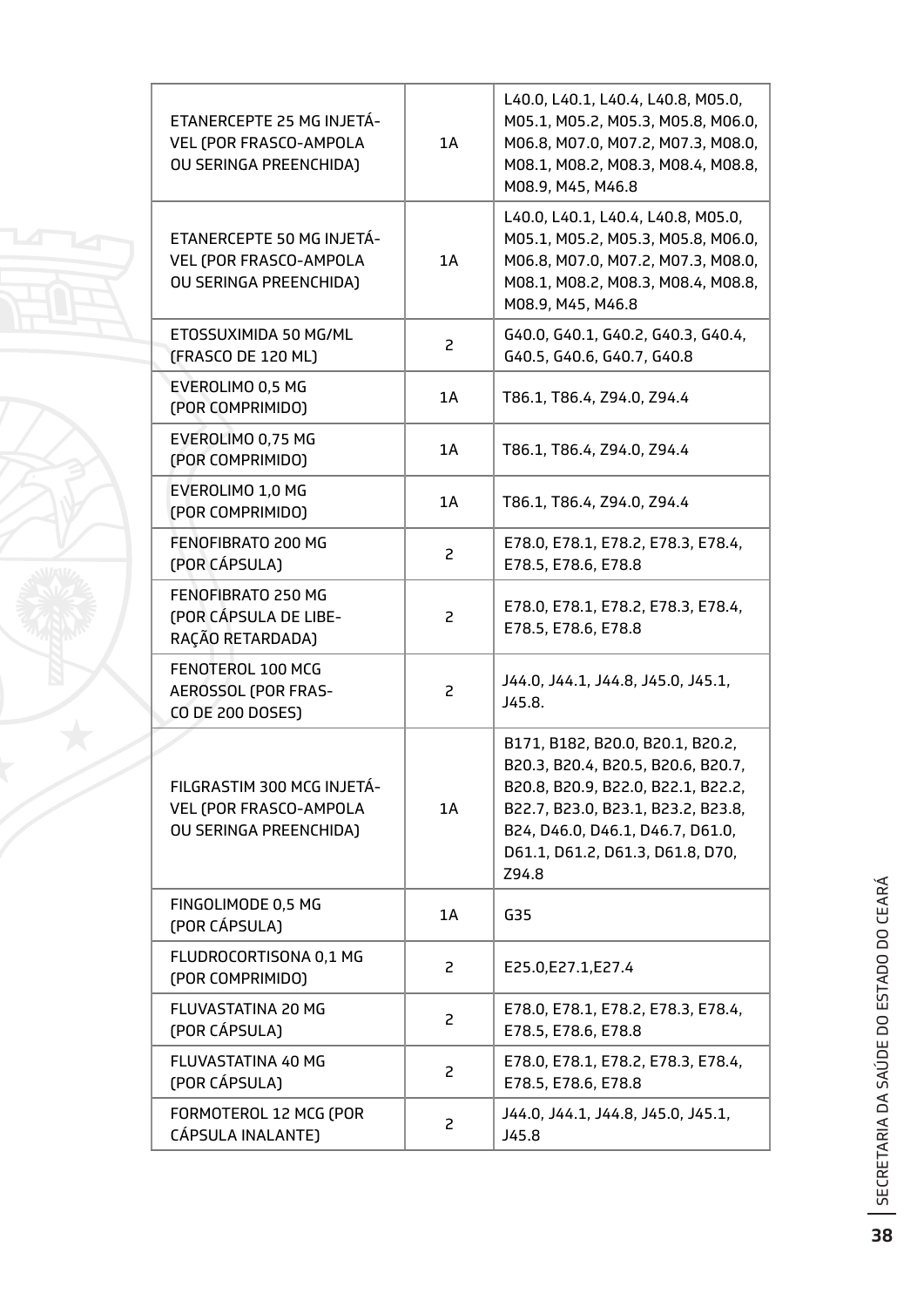| FORMOTEROL 12 MCG PÓ<br><b>INALANTE (POR FRASCO DE</b><br>60 DOSES)                         | $\overline{c}$ | J44.0, J44.1, J44.8, J45.0, J45.1,<br>J45.8                                       |
|---------------------------------------------------------------------------------------------|----------------|-----------------------------------------------------------------------------------|
| FORMOTEROL 6 MCG + BUDE-<br>SONIDA 200 MCG PÓ INALANTE<br>(POR FRASCO DE 60 DOSES)          | 2              | J44.0, J44.1, J44.8, J45.0, J45.1,<br>J45.8                                       |
| FORMOTEROL 6MCG + BUDESO-<br>NIDA 200 MCG (POR CÁPSULA<br>INALANTE)                         | 2              | J44.0, J44.1, J44.8, J45.0, J45.1,<br>J45.8                                       |
| FORMOTEROL 12 MCG +<br>BUDESONIDA 400 MCG (POR<br>CÁPSULA INALANTE)                         | 2              | J44.0, J44.1, J44.8, J45.0, J45.1,<br>J45.8                                       |
| FORMOTEROL 12 MCG +<br>BUDESONIDA 400 MCG PÓ<br><b>INALANTE (POR FRASCO DE</b><br>60 DOSES) | 2              | J44.0, J44.1, J44.8, J45.0, J45.1,<br>J45.8                                       |
| <b>FUMARATO DE DIMETILA</b><br>120 MG (POR COMPRIMIDO)                                      | 1A             | G35                                                                               |
| <b>FUMARATO DE DIMETILA</b><br>240 MG (POR COMPRIMIDO)                                      | 1A             | G35                                                                               |
| <b>GABAPENTINA 300 MG</b><br>(POR CÁPSULA)                                                  | 2              | G40.0, G40.1, G40.2, G40.3, G40.4,<br>G40.5, G40.6, G40.7, G40.8, R52.1,<br>R52.2 |
| GABAPENTINA 400 MG<br>(POR CÁPSULA)                                                         | 2              | G40.0, G40.1, G40.2, G40.3, G40.4,<br>G40.5, G40.6, G40.7, G40.8, R52.1,<br>R52.2 |
| <b>GALANTAMINA 8 MG (POR</b><br>CÁPSULA DE LIBERAÇÃO<br>PROLONGADA)                         | 1A             | F00.0, F00.1, F00.2, G30.0, G30.1,<br>G30.8                                       |
| <b>GALANTAMINA 16 MG (POR</b><br>CÁPSULA DE LIBERAÇÃO<br>PROLONGADA)                        | 1A             | F00.0, F00.1, F00.2, G30.0, G30.1,<br>G30.8                                       |
| <b>GALANTAMINA 24 MG (POR</b><br>CÁPSULA DE LIBERAÇÃO<br>PROLONGADA)                        | 1A             | F00.0, F00.1, F00.2, G30.0, G30.1,<br>G30.8                                       |
| <b>GALSULFASE 1 MG/ML</b><br>SOLUÇÃO INJETÁVEL                                              | 1A             | E76.2                                                                             |
| <b>GENFIBROZILA 600 MG</b><br>(POR COMPRIMIDO)                                              | 2              | E78.0, E78.1, E78.2, E78.3, E78.4,<br>E78.5, E78.6, E78.8                         |
| <b>GENFIBROZILA 900 MG</b><br>(POR COMPRIMIDO)                                              | 2              | E78.0, E78.1, E78.2, E78.3, E78.4,<br>E78.5, E78.6, E78.8                         |
| GLATIRÂMER 20 MG INJETÁ-<br>VEL (POR FRASCO-AMPOLA<br>OU SERINGA PREENCHIDA)                | 1A             | G <sub>35</sub>                                                                   |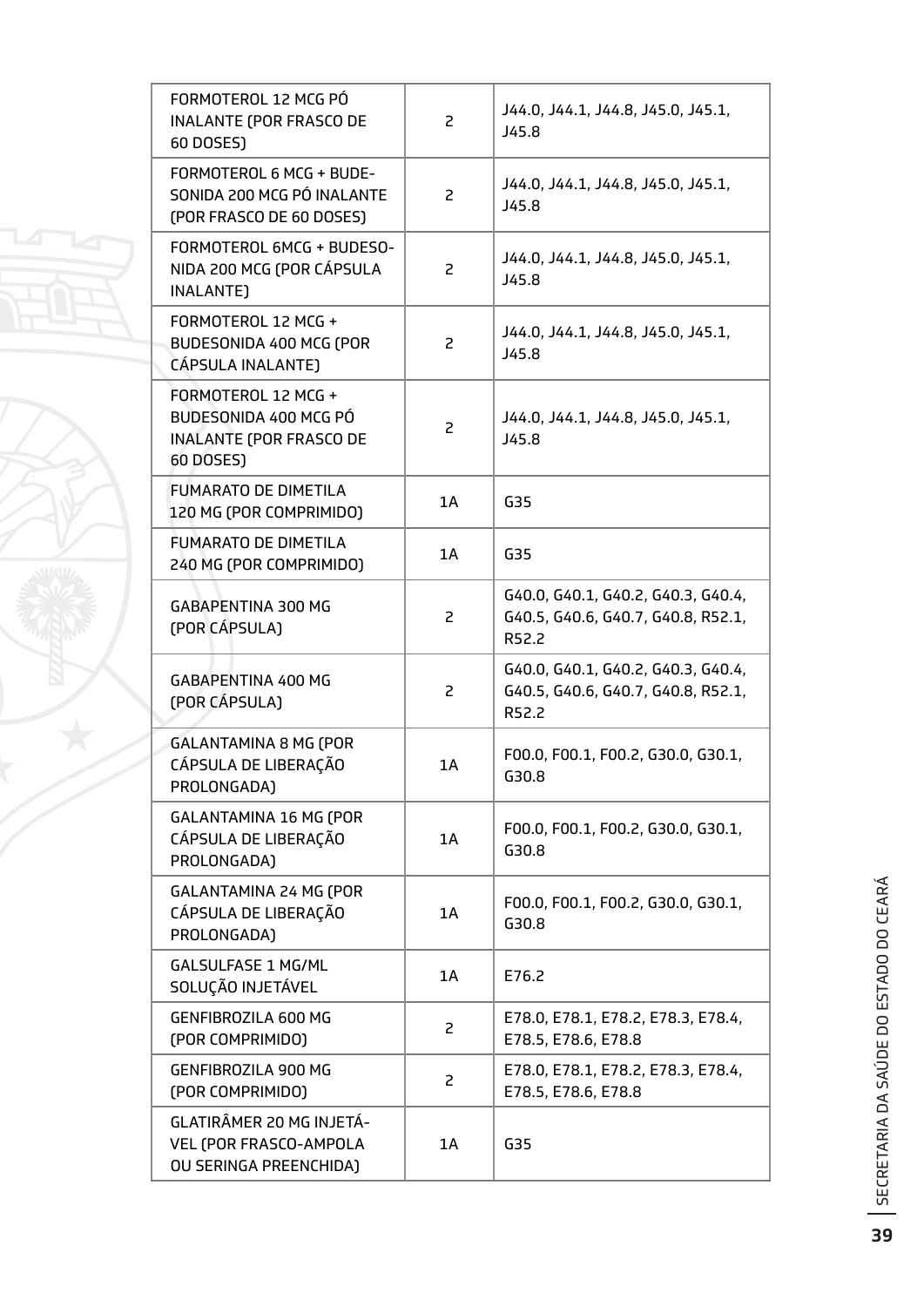| GLATIRÂMER 40 MG INJETÁ-<br>VEL (POR FRASCO-AMPOLA<br>OU SERINGA PREENCHIDA) | 1A             | G35                                                                                                           |
|------------------------------------------------------------------------------|----------------|---------------------------------------------------------------------------------------------------------------|
| <b>GOLIMUMABE</b><br>50 MG INJETÁVEL<br>(POR SERINGA PREENCHIDA)             | 1A             | M05.0, M05.1, M05.2, M05.3, M05.8,<br>M06.0, M06.8, M07.0, M07.2,<br>M07.3, M08.0, M45, M46.8                 |
| <b>GOSSERRELINA</b><br>3,60 MG INJETAVEL<br>(POR SERINGA PREENCHIDA)         | 1B             | D25.0, D25.1, D25.2, E22.8N80.0,<br>N80.1, N80.2, N80.3, N80.4, N80.5,<br>N80.8                               |
| <b>GOSSERRELINA</b><br>10,80 MG INJETAVEL<br>(POR SERINGA PREENCHIDA)        | 1B             | D25.0, D25.1, D25.2, E22.8N80.0,<br>N80.1, N80.2, N80.3, N80.4, N80.5,<br>N80.8                               |
| <b>HIDROXICLOROQUINA</b><br>400 MG (POR COMPRIMIDO)                          | $\overline{c}$ | L93.0, L93.1, M05.0, M05.1, M05.2,<br>M05.3, M05.8, M06.0, M06.8, M08.0,<br>M32.1, M32.8, M33.0, M33.1, M33.2 |
| HIDROXIUREIA 500 MG<br>(POR CÁPSULA)                                         | 1B             | D57.0, D57.1, D57.2                                                                                           |
| <b>IDURSULFASE ALFA 2 MG/ML</b><br>INJETÁVEL (POR FRASCO)                    | 1A             | E76.1                                                                                                         |
| ILOPROSTA 10 MCG/ML<br>SOLUÇÃO PARA NEBULIZAÇÃO<br>(AMPOLA 1 ML)             | 1B             | I27.0, I27.2, I27.8                                                                                           |
| IMIGLUCERASE 200 UI INJETA-<br>VEL (POR FRASCO-AMPOLA)                       | 1A             | E75.2                                                                                                         |
| IMIGLUCERASE 400 UI INJETA-<br>VEL (POR FRASCO-AMPOLA)                       | 1A             | E75.2                                                                                                         |
| IMUNOGLOBULINA ANTI-HE-<br>PATITE B 100 UI INJETÁVEL<br>(POR FRASCO)         | 1A             | B16.0, B16.2, B18.0, B18.1                                                                                    |
| IMUNOGLOBULINA ANTI-HE-<br>PATITE B 500 UI INJETÁVEL<br>(POR FRASCO)         | 1B             | B16.0, B16.2, B18.0, B18.1                                                                                    |
| IMUNOGLOBULINA ANTI-HE-<br>PATITE B 600 UI INJETÁVEL<br>(POR FRASCO)         | 1A             | B16.0, B16.2, B18.0, B18.1                                                                                    |
| IMUNOGLOBULINA ANTI-HE-<br>PATITE B 1.000 UI INJETÁVEL<br>(POR FRASCO)       | 1A             | B16.0, B16.2, B18.0, B18.1                                                                                    |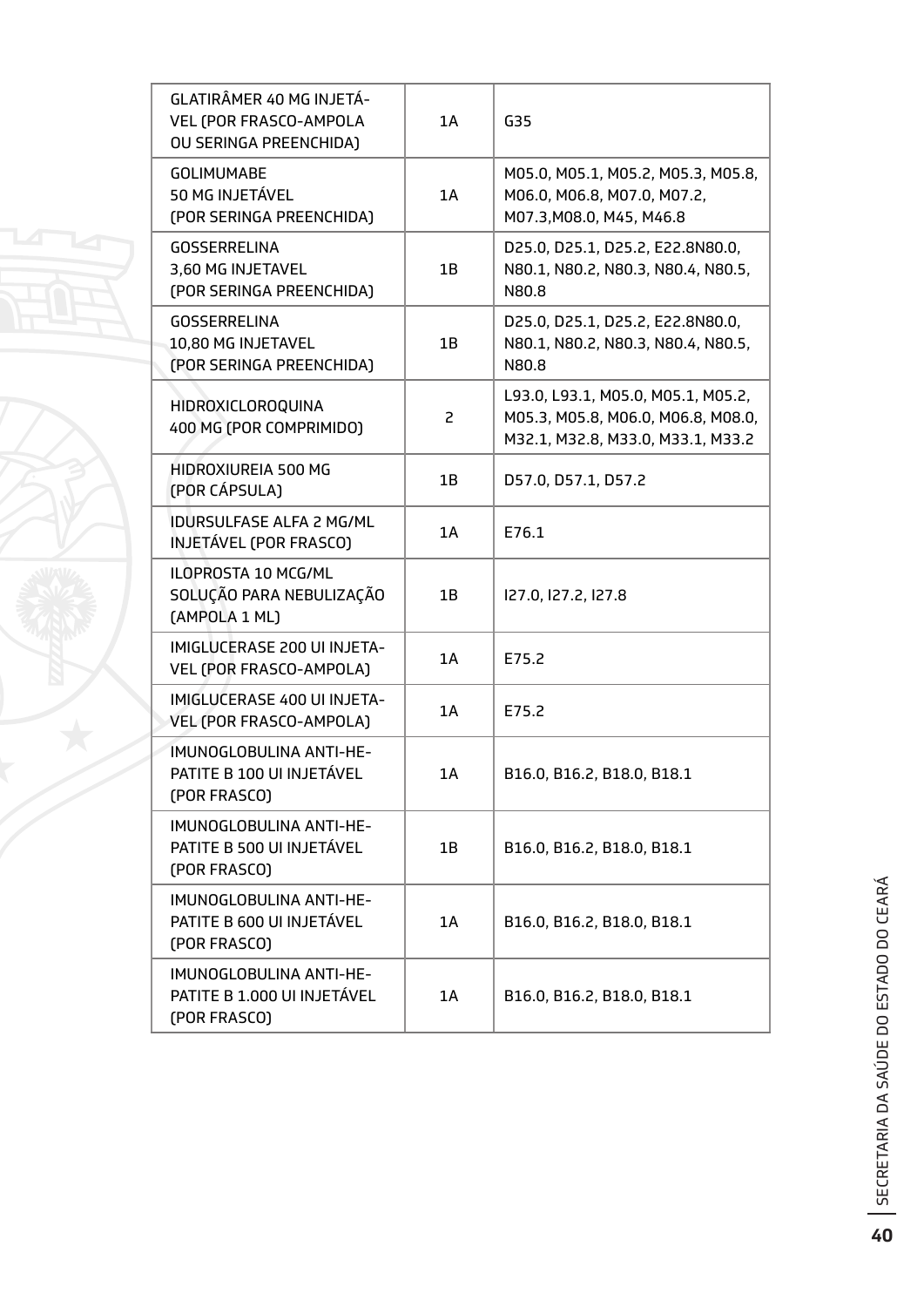| IMUNOGLOBULINA HUMANA<br>0,5 G INJETÁVEL<br>(POR FRASCO) | 1B | B20.0, B20.1, B20.2, B20.3, B20.4,<br>B20.5, B20.6, B20.7, B20.8, B20.9,<br>B22.0, B22.1, B22.2, B22.7, B23.0,<br>B23.1, B23.2, B23.8, D69.3, D80.0,<br>D80.1, D80.3, D80.5, D80.6, D80.7,<br>D80.8, D81.0, D81.1, D81.2, D81.3,<br>D81.4, D81.5, D81.6, D81.7, D81 8,<br>D82.0, D82.1, D83.0, D83.2, D83.8,<br>G61.0, G70.0, M33.0, M33.1, M33.2,<br>T86.1, Z94.0 |
|----------------------------------------------------------|----|--------------------------------------------------------------------------------------------------------------------------------------------------------------------------------------------------------------------------------------------------------------------------------------------------------------------------------------------------------------------|
| IMUNOGLOBULINA HUMANA<br>1,0 G INJETÁVEL<br>(POR FRASCO) | 1B | B20.0, B20.1, B20.2, B20.3, B20.4,<br>B20.5, B20.6, B20.7, B20.8, B20.9,<br>B22.0, B22.1, B22.2, B22.7, B23.0,<br>B23.1, B23.2, B23.8, D69.3, D80.0,<br>D80.1, D80.3, D80.5, D80.6, D80.7,<br>D80.8, D81.0, D81.1, D81.2, D81.3,<br>D81.4, D81.5, D81.6, D81.7, D81 8,<br>D82.0, D82.1, D83.0, D83.2, D83.8,<br>G61.0, G70.0, M33.0, M33.1, M33.2,<br>T86.1, Z94.0 |
| IMUNOGLOBULINA HUMANA<br>2,5 G INJETÁVEL<br>(POR FRASCO) | 1B | B20.0, B20.1, B20.2, B20.3, B20.4,<br>B20.5, B20.6, B20.7, B20.8, B20.9,<br>B22.0, B22.1, B22.2, B22.7, B23.0,<br>B23.1, B23.2, B23.8, D69.3, D80.0,<br>D80.1, D80.3, D80.5, D80.6, D80.7,<br>D80.8, D81.0, D81.1, D81.2, D81.3,<br>D81.4, D81.5, D81.6, D81.7, D81 8,<br>D82.0, D82.1, D83.0, D83.2, D83.8,<br>G61.0, G70.0, M33.0, M33.1, M33.2,<br>T86.1, Z94.0 |
| IMUNOGLOBULINA HUMANA<br>3,0 G INJETÁVEL<br>(POR FRASCO) | 1B | B20.0, B20.1, B20.2, B20.3, B20.4,<br>B20.5, B20.6, B20.7, B20.8, B20.9,<br>B22.0, B22.1, B22.2, B22.7, B23.0,<br>B23.1, B23.2, B23.8, D69.3, D80.0,<br>D80.1, D80.3, D80.5, D80.6, D80.7,<br>D80.8, D81.0, D81.1, D81.2, D81.3,<br>D81.4, D81.5, D81.6, D81.7, D81 8,<br>D82.0, D82.1, D83.0, D83.2, D83.8,<br>G61.0, G70.0, M33.0, M33.1, M33.2,<br>T86.1, Z94.0 |
| IMUNOGLOBULINA HUMANA<br>5,0 G INJETÁVEL<br>(POR FRASCO) | 1A | B20.0, B20.1, B20.2, B20.3, B20.4,<br>B20.5, B20.6, B20.7, B20.8, B20.9,<br>B22.0, B22.1, B22.2, B22.7, B23.0,<br>B23.1, B23.2, B23.8, D69.3, D80.0,<br>D80.1, D80.3, D80.5, D80.6, D80.7,<br>D80.8, D81.0, D81.1, D81.2, D81.3,<br>D81.4, D81.5, D81.6, D81.7, D81 8,<br>D82.0, D82.1, D83.0, D83.2, D83.8,<br>G61.0, G70.0, M33.0, M33.1, M33.2,<br>T86.1, Z94.0 |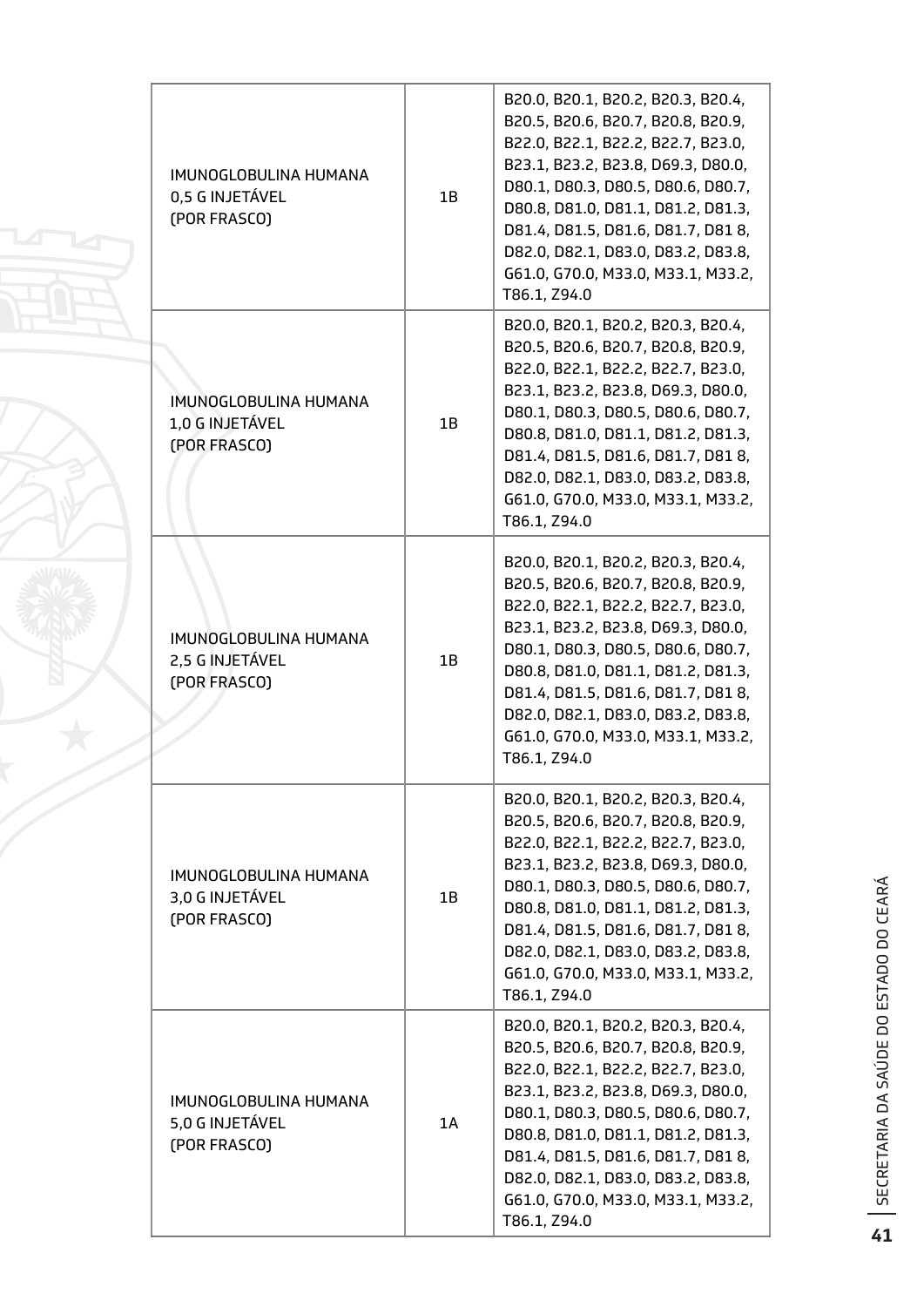| IMUNOGLOBULINA HUMANA<br>6,0 G INJETÁVEL<br>(POR FRASCO)                            | 1B | B20.0, B20.1, B20.2, B20.3, B20.4,<br>B20.5, B20.6, B20.7, B20.8, B20.9,<br>B22.0, B22.1, B22.2, B22.7, B23.0,<br>B23.1, B23.2, B23.8, D69.3, D80.0,<br>D80.1, D80.3, D80.5, D80.6, D80.7,<br>D80.8, D81.0, D81.1, D81.2, D81.3,<br>D81.4, D81.5, D81.6, D81.7, D818,<br>D82.0, D82.1, D83.0, D83.2, D83.8,<br>G61.0, G70.0, M33.0, M33.1, M33.2,<br>T86.1, Z94.0 |
|-------------------------------------------------------------------------------------|----|-------------------------------------------------------------------------------------------------------------------------------------------------------------------------------------------------------------------------------------------------------------------------------------------------------------------------------------------------------------------|
| <b>INFLIXIMABE</b><br>10 MG/ML INJETÁVEL<br>(POR FRASCO-AMPOLA<br><b>COM 10 ML)</b> | 1A | K50.0, K50.1, K50.8, K51.0, K51.2,<br>K51.3, K51.5, K51.8, M05.0, M05.1,<br>M05.2, M05.3, M05.8, M06.0, M06.8,<br>M07.0, M07.2, M07.3, M08.0, M08.1,<br>M08.2, M08.3, M08.4, M08.8, M08.9,<br>M45, M46.8                                                                                                                                                          |
| INSULINA ANÁLOGA DE AÇÃO<br>RÁPIDA (FRASCO DE 3ML)                                  | 1A | E10.0, E10.1, E10.2, E10.3, E10.4,<br>E10.5, E10.6, E10.7, E10.8, E10.9                                                                                                                                                                                                                                                                                           |
| INSULINA ANÁLOGA DE<br>AÇÃO PROLONGADA<br>(FRASCO DE 3ML)                           | 1A | E10.0, E10.1, E10.2, E10.3, E10.4,<br>E10.5, E10.6, E10.7, E10.8, E10.9                                                                                                                                                                                                                                                                                           |
| <b>ISOTRETINOINA 10 MG</b><br>(POR CÁPSULA)                                         | 2  | L70.0, L70.1, L70.8                                                                                                                                                                                                                                                                                                                                               |
| <b>ISOTRETINOINA 20 MG</b><br>(POR CÁPSULA)                                         | 2  | L70.0, L70.1, L70.8                                                                                                                                                                                                                                                                                                                                               |
| LAMOTRIGINA 25 MG<br>(POR COMPRIMIDO)                                               | 2  | F31.1, F31.2, F31.3, F31.4, F31.5,<br>F31.6, F31.7G40.0, G40.1, G40.2,<br>G40.3, G40.4, G40.5, G40.6, G40.7,<br>G40.8                                                                                                                                                                                                                                             |
| <b>LAMOTRIGINA 50 MG</b><br>(POR COMPRIMIDO)                                        | 2  | F31.1, F31.2, F31.3, F31.4, F31.5,<br>F31.6, F31.7, G40.0, G40.1, G40.2,<br>G40.3, G40.4, G40.5, G40.6, G40.7,<br>G40.8                                                                                                                                                                                                                                           |
| <b>LAMOTRIGINA 100 MG</b><br>(POR COMPRIMIDO)                                       | 2  | F31.1, F31.2, F31.3, F31.4, F31.5,<br>F31.6, F31.7, G40.0, G40.1, G40.2,<br>G40.3, G40.4, G40.5, G40.6, G40.7,<br>G40.8                                                                                                                                                                                                                                           |
| LANREOTIDA 60MG INJETÁVEL<br>(POR SERINGA PREENCHIDA)                               | 1A | E22.0                                                                                                                                                                                                                                                                                                                                                             |
| LANREOTIDA 90MG INJETÁVEL<br>(POR SERINGA PREENCHIDA)                               | 1A | E22.0                                                                                                                                                                                                                                                                                                                                                             |
| <b>LANREOTIDA</b><br>120MG INJETÁVEL<br>(POR SERINGA PREENCHIDA)                    | 1A | E22.0                                                                                                                                                                                                                                                                                                                                                             |
| LARONIDASE 0,58 MG/ML<br>INJETÁVEL (POR FRASCO)                                     | 1A | E76.1                                                                                                                                                                                                                                                                                                                                                             |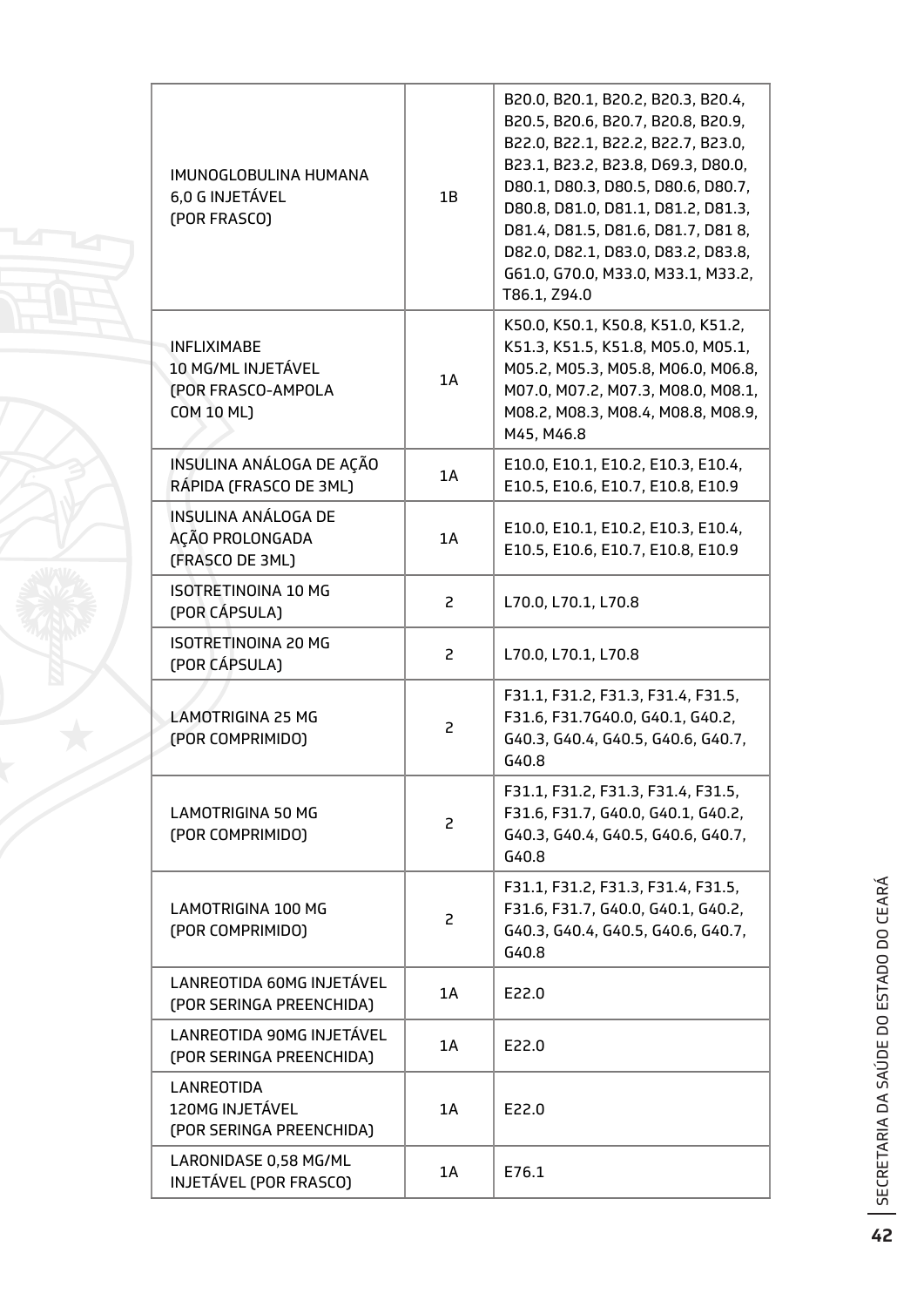| LATANOPROSTA SOLUÇÃO<br>OFTÁLMICA A 0,005%                       | 1A             | H40.1, H40.2, H40.3, H40.4, H40.5,<br>H40.6, H40.8, Q15.0                                                                      |
|------------------------------------------------------------------|----------------|--------------------------------------------------------------------------------------------------------------------------------|
| LEFLUNOMIDA 20 MG<br>(POR COMPRIMIDO)                            | 1A             | M05.0, M05.1, M05.2, M05.3, M05.8,<br>M06.0, M06.8, M07.0, M07.2, M07.3,<br>M08.0, M08.1, M08.2, M08.3, M08.4,<br>M08.8, M08.9 |
| LEUPRORRELINA<br>3,75 MG INJETÁVEL<br>(POR FRASCO-AMPOLA)        | 1B             | D25.0, D25.1, D25.2, E22.8, N80.0,<br>N80.1, N80.2, N80.3, N80.4, N80.5,<br>N80.8                                              |
| LEUPRORRELINA<br>11,25 MG INJETÁVEL<br>(POR FRASCO-AMPOLA)       | 1B             | D25.0, D25.1, D25.2, E22.8, N80.0,<br>N80.1, N80.2, N80.3, N80.4, N80.5,<br>N80.8                                              |
| LEVETIRACETAM 100MG/ML<br>SOLUÇÃO ORAL (POR FRASCO<br>DE 100 ML) | 1A             | G40.0, G40.1, G40.2, G40.3, G40.4,<br>G40.5, G40.6, G40.7, G40.8                                                               |
| LEVETIRACETAM 100MG/ML<br>SOLUÇÃO ORAL (POR FRASCO<br>DE 150 ML) | 1A             | G40.0, G40.1, G40.2, G40.3, G40.4,<br>G40.5, G40.6, G40.7, G40.8                                                               |
| LEVETIRACETAM 250 MG<br>(POR COMPRIMIDO)                         | 1A             | G40.0, G40.1, G40.2, G40.3, G40.4,<br>G40.5, G40.6, G40.7, G40.8                                                               |
| LEVETIRACETAM 750 MG<br>(POR COMPRIMIDO)                         | 1A             | G40.0, G40.1, G40.2, G40.3, G40.4,<br>G40.5, G40.6, G40.7, G40.8                                                               |
| LOVASTATINA 10 MG<br>(POR COMPRIMIDO)                            | 2              | E78.0, E78.1, E78.2, E78.3, E78.4,<br>E78.5, E78.6, E78.8                                                                      |
| LOVASTATINA 20 MG<br>(POR COMPRIMIDO)                            | 2              | E78.0, E78.1, E78.2, E78.3, E78.4,<br>E78.5, E78.6, E78.8                                                                      |
| LOVASTATINA 40 MG<br>(POR COMPRIMIDO)                            | $\overline{c}$ | E78.0, E78.1, E78.2, E78.3, E78.4,<br>E78.5, E78.6, E78.8                                                                      |
| MEMANTINA 10 MG (POR<br>COMPRIMIDO REVESTIDO)                    | 1A             | F00.0, F00.1, F00.2, G30.0, G30.1,<br>G30.8                                                                                    |
| MESALAZINA 1 G + DILUENTE<br>100 ML (ENEMA) - DOSE               | 2              | K51.0, K51.2, K51.3, K515, K51.8,                                                                                              |
| MESALAZINA 3 G + DILUENTE<br>100 ML (ENEMA) - DOSE               | $\overline{c}$ | K51.0, K51.2, K51.3, K515, K51.8,                                                                                              |
| MESALAZINA 400 MG<br>(POR COMPRIMIDO)                            | 2              | K50.0, K50.1, K50.8, K51.0, K51.2,<br>K51.3, K515, K51.8                                                                       |
| MESALAZINA 500 MG<br>(POR COMPRIMIDO)                            | $\overline{c}$ | K50.0, K50.1, K50.8, K51.0, K51.2,<br>K51.3, K515, K51.8                                                                       |
| MESALAZINA 500 MG<br>(POR SUPOSITÓRIO)                           | $\overline{c}$ | K51.0, K51.2, K51.3, K515, K51.8                                                                                               |
| MESALAZINA 800 MG<br>(POR COMPRIMIDO)                            | 2              | K50.0, K50.1, K50.8, K51.0, K51.2,<br>K51.3, K515, K51.8                                                                       |
| MESALAZINA 250 MG<br>(POR SUPOSITÓRIO)                           | 2              | K51.0, K51.2, K51.3, K515, K51.8                                                                                               |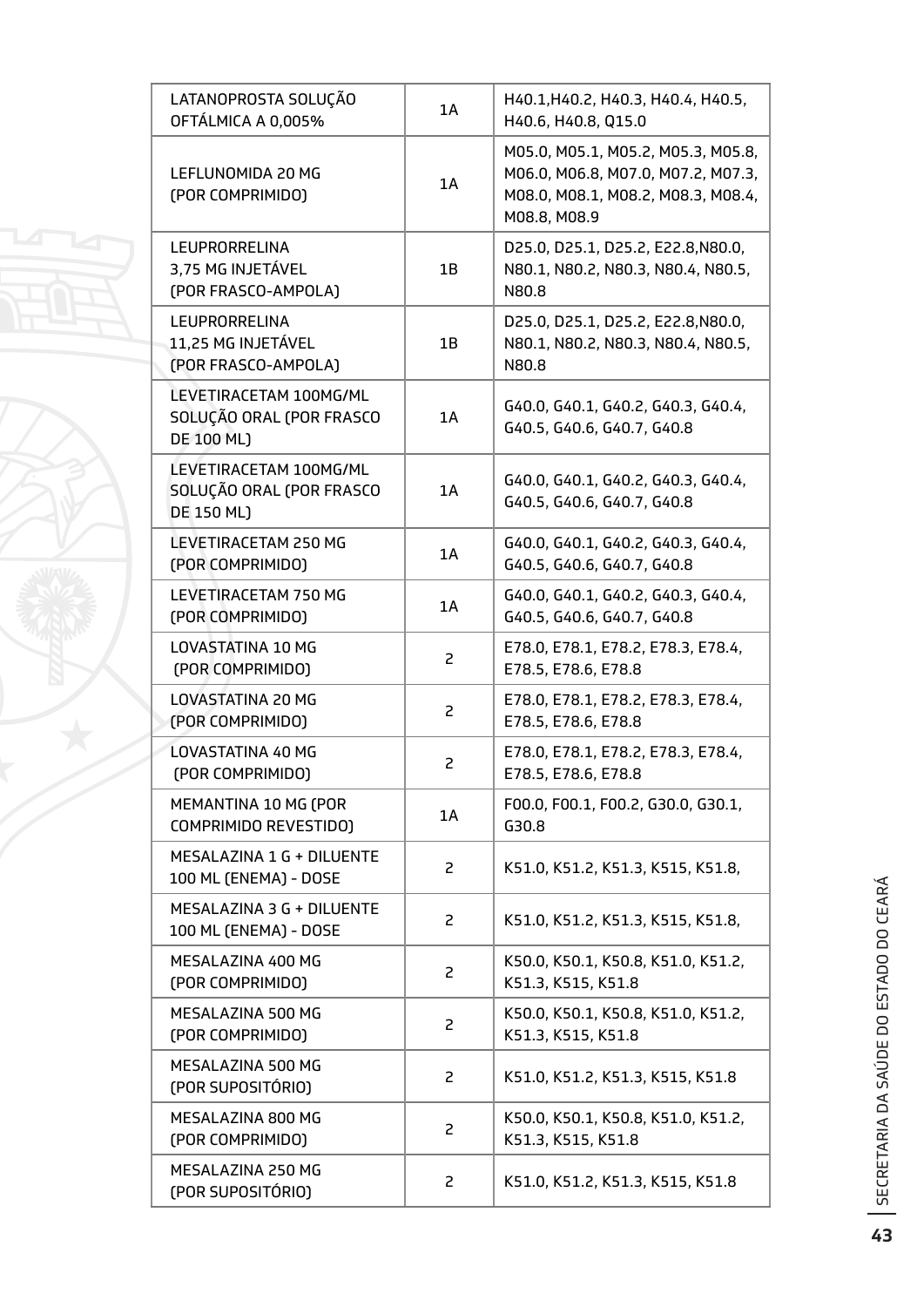| MESALAZINA 1.000 MG<br>(POR SUPOSITÓRIO)                   | 2  | K51.0, K51.2, K51.3, K515, K51.8                                                                                                                                                                                                                                              |
|------------------------------------------------------------|----|-------------------------------------------------------------------------------------------------------------------------------------------------------------------------------------------------------------------------------------------------------------------------------|
| METADONA 5 MG (POR<br>COMPRIMIDO)                          | 2  | R52.1, R52.2                                                                                                                                                                                                                                                                  |
| METADONA 10 MG<br>(POR COMPRIMIDO)                         | 2  | R52.1, R52.2                                                                                                                                                                                                                                                                  |
| METADONA 10 MG/ML INJETÁ-<br>VEL (POR AMPOLA DE 1 ML)      | 2  | R52.1, R52.2                                                                                                                                                                                                                                                                  |
| METILPREDNISOLONA 500 MG<br>INJETÁVEL (POR AMPOLA)         | 2  | H15.0, H20.1, H30.1, H30.2, H30.8,<br>K50.0, K50.1, K50.8, T86.1, T86.4,<br>Z94.0, Z94.1, Z94.2, Z94.4, Z94.8                                                                                                                                                                 |
| METOTREXATO 2,5 MG<br>(POR COMPRIMIDO)                     | 1A | L40.0, L40.1, L40.4, L40.8, L93.0,<br>L93.1, M05.0, M05.1, M05.2, M05.3,<br>M05.8, M06.0, M06.8, M07.0, M07.2,<br>M07.3, M08.0, M08.1, M08.2, M08.3,<br>M08.4, M08.8, M08.9, M32.1, M32.8,<br>M33.0, M33.1, M33.2, M34.0, M34.1,<br>M34.8, M45, M46.8                         |
| METOTREXATO 25 MG/<br>ML INJETAVEL (POR<br>AMPOLA DE 2 ML) | 1A | K50.0, K50.1, K50.8, L40.0, L40.1,<br>L40.4, L40.8, L93.0, L93.1, M05.0,<br>M05.1, M05.2, M05.3, M05.8, M06.0,<br>M06.8, M07.0, M07.2, M07.3, M08.0,<br>M08.1, M08.2, M08.3, M08.4, M08.8,<br>M08.9, M32.1, M32.8, M33.0, M33.1,<br>M33.2, M34.0, M34.1, M34.8, M45,<br>M46.8 |
| MICOFENOLATO DE MOFETILA<br>500 MG (POR COMPRIMIDO)        | 1A | T86.1, T86.4, Z94.0, Z94.1, Z94.4                                                                                                                                                                                                                                             |
| MICOFENOLATO DE SÓDIO<br>180 MG (POR COMPRIMIDO)           | 1A | T86.1, T86.4, Z94.0, Z94.1, Z94.4                                                                                                                                                                                                                                             |
| MICOFENOLATO DE SÓDIO<br>360 MG (POR COMPRIMIDO)           | 1A | T86.1, T86.4, Z94.0, Z94.1, Z94.4                                                                                                                                                                                                                                             |
| MIGLUSTATE 100 MG<br>(POR CAPSULA)                         | 1A | E75.2                                                                                                                                                                                                                                                                         |
| MORFINA 10 MG/ML SOLUÇÃO<br>ORAL (POR FRASCO DE 60 ML)     | 2  | R52.1, R52.2                                                                                                                                                                                                                                                                  |
| MORFINA 10 MG (POR<br>COMPRIMIDO)                          | 2  | R52.1, R52.2                                                                                                                                                                                                                                                                  |
| MORFINA 30 MG (POR<br>COMPRIMIDO)                          | 2  | R52.1, R52.2                                                                                                                                                                                                                                                                  |
| MORFINA DE LIBERAÇÃO<br>CONTROLADA 30 MG (POR<br>CÁPSULA)  | 2  | R52.1, R52.2                                                                                                                                                                                                                                                                  |
| MORFINA DE LIBERAÇÃO<br>CONTROLADA 60 MG (POR<br>CÁPSULA)  | 2  | R52.1, R52.2                                                                                                                                                                                                                                                                  |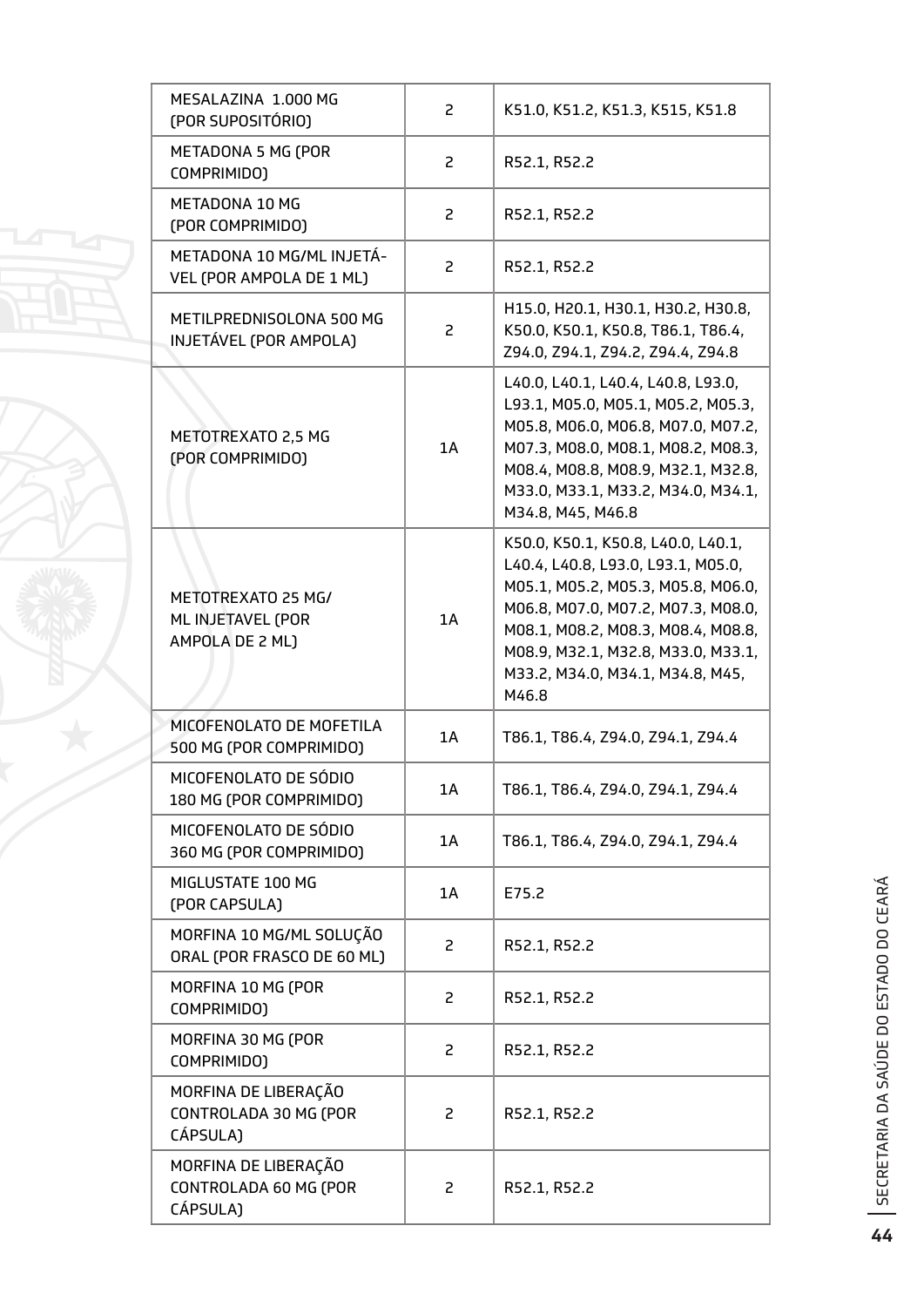| MORFINA DE LIBERAÇÃO<br>CONTROLADA 100 MG (POR<br>CÁPSULA)             | 2  | R52.1, R52.2                                                                                                                               |
|------------------------------------------------------------------------|----|--------------------------------------------------------------------------------------------------------------------------------------------|
| MORFINA 10 MG/ML (POR<br>AMPOLA DE 1 ML)                               | 2  | R52.1, R52.2                                                                                                                               |
| NATALIZUMABE 300 MG<br>(POR FRASCO-AMPOLA)                             | 1A | G35                                                                                                                                        |
| NAPROXENO 250 MG<br>(POR COMPRIMIDO)                                   | 2  | M05.0, M05.1, M05.2, M05.3, M05.8,<br>M06.0, M06.8, M07.0, M07.2, M07.3,<br>M08.0, M08.1, M08.2, M08.3, M08.4,<br>M08.8, M08.9, M45, M46.8 |
| NAPROXENO 500 MG<br>(POR COMPRIMIDO)                                   | 2  | M05.0, M05.1, M05.2, M05.3, M05.8,<br>M06.0, M06.8, M07.0, M07.2, M07.3,<br>M08.0, M08.1, M08.2, M08.3, M08.4,<br>M08.8, M08.9, M45, M46.8 |
| NATALIZUMABE 300 MG<br>(POR FRASCO-AMPOLA)                             | 1A | G35                                                                                                                                        |
| NUSINERSENA 2,4 MG/ML<br><b>INJETÁVEL (POR</b><br>FRASCO-AMPOLA)       | 1A | G12.0                                                                                                                                      |
| OCTREOTIDA 0,1 MG/ML<br>INJETAVEL (POR AMPOLA)                         | 1B | E22.0                                                                                                                                      |
| <b>OCTREOTIDA LAR 10</b><br>MG INJETAVEL (POR<br>FRASCO - AMPOLA)      | 1B | E22.0                                                                                                                                      |
| <b>OCTREOTIDA LAR 20</b><br><b>MG INJETAVEL (POR</b><br>FRASCO-AMPOLA) | 1A | E22.0                                                                                                                                      |
| OCTREOTIDA LAR 30<br>MG INJETAVEL (POR<br>FRASCO-AMPOLA)               | 1A | E22.0                                                                                                                                      |
| OLANZAPINA 5 MG<br>(POR COMPRIMIDO)                                    | 1A | F20.0, F20.1, F20.2, F20.3, F20.4,<br>F20.5, F20.6, F20.8, F25.0, F25.1,<br>F25.2, F31.1, F31.2, F31.3, F31.4,<br>F31.5, F31.6, F31.7      |
| OLANZAPINA 10 MG<br>(POR COMPRIMIDO)                                   | 1A | F20.0, F20.1, F20.2, F20.3, F20.4,<br>F20.5, F20.6, F20.8, F25.0, F25.1,<br>F25.2, F31.1, F31.2, F31.3, F31.4,<br>F31.5, F31.6, F31.7      |
| PAMIDRONATO 30 MG INJETÁ-<br>VEL (POR FRASCO-AMPOLA)                   | 2  | M80.0, M80.1, M80.2, M80.3, M80.4,<br>M80.5, M80.8, M81.0, M81.1, M81.2,<br>M81.3, M81.4, M81.5, M81.6, M81.8,<br>M82.0, M82.1, M82.8      |
| PAMIDRONATO 60 MG INJETA-<br>VEL (POR FRASCO-AMPOLA)                   | 2  | M80.0, M80.1, M80.2, M80.3, M80.4,<br>M80.5, M80.8, M81.0, M81.1, M81.2,<br>M81.3, M81.4, M81.5, M81.6, M81.8,<br>M82.0, M82.1, M82.8      |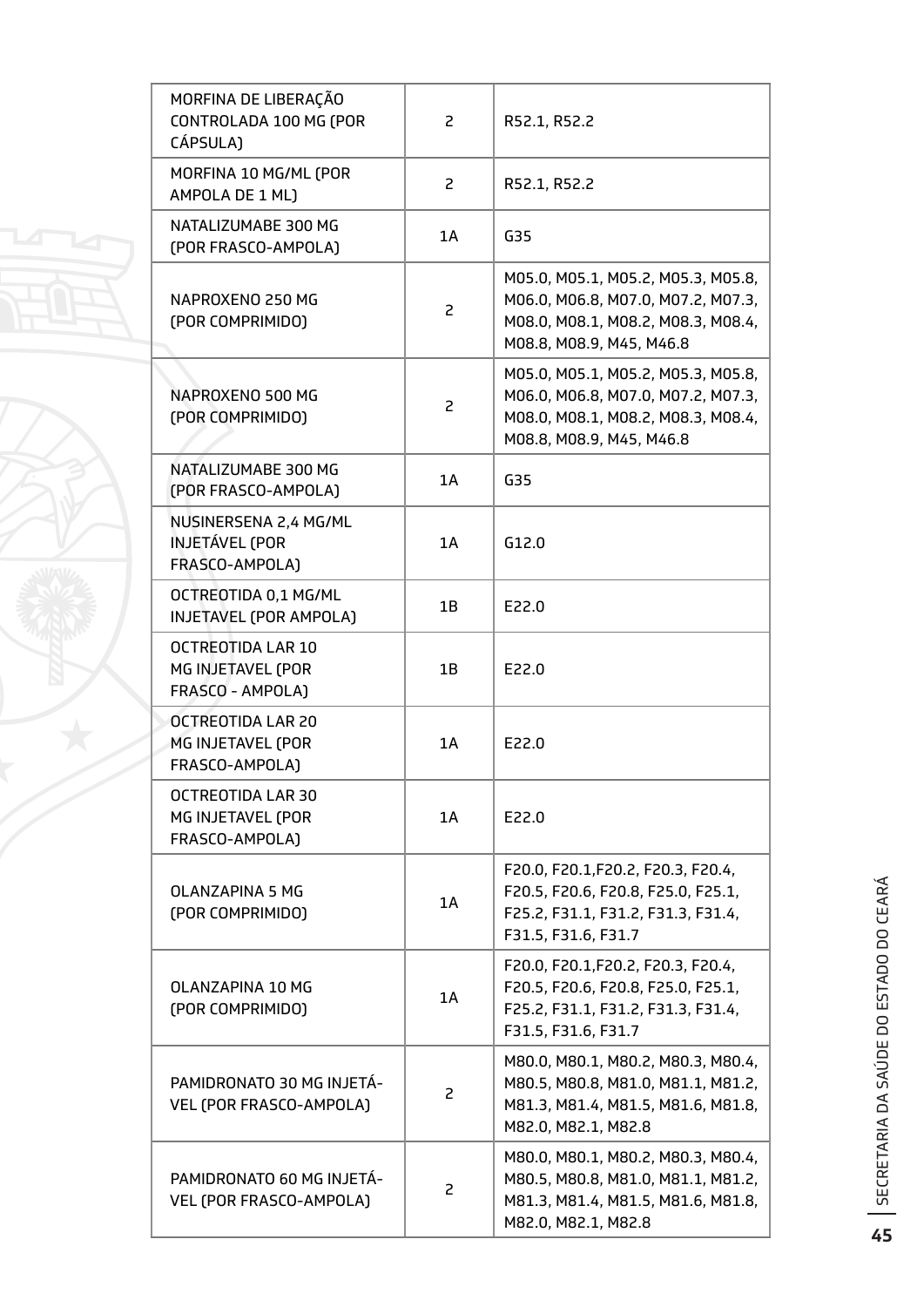| PANCREATINA 10.000 UI<br>(POR CÁPSULA)                            | 1B             | E84.1, E84.8, K86.0, K86.1, K90.3                                                                                                     |
|-------------------------------------------------------------------|----------------|---------------------------------------------------------------------------------------------------------------------------------------|
| PANCREATINA 25,000 UI<br>(POR CÁPSULA)                            | 1B             | E84.1, E84.8, K86.0, K86.1, K90.3                                                                                                     |
| PARICALCITOL 5,0 MCG/ML<br>SOLUÇÃO INJETÁVEL<br>(AMPOLA COM 1 ML) | 1A             | E83.3, N18.0, N25.0                                                                                                                   |
| PENICILAMINA 250 MG<br>(POR CÁPSULA)                              | 1B             | E83.0                                                                                                                                 |
| PILOCARPINA SOLUÇÃO<br>OFTÁLMICA A 2%                             | $\overline{c}$ | H40.1, H40.2, H40.3, H40.4, H40.5,<br>H40.6, H40.8, Q15.0                                                                             |
| PIRIDOSTIGMINA 60 MG<br>(POR COMPRIMIDO)                          | $\overline{c}$ | G70.0                                                                                                                                 |
| PRAMIPEXOL 0,125 MG<br>(POR COMPRIMIDO)                           | 1A             | G20                                                                                                                                   |
| PRAMIPEXOL 0,25 MG<br>(POR COMPRIMIDO)                            | 1A             | G20                                                                                                                                   |
| PRAMIPEXOL 1 MG<br>(POR COMPRIMIDO)                               | 1A             | G20                                                                                                                                   |
| PRAVASTATINA 10 MG<br>(POR COMPRIMIDO)                            | $\overline{c}$ | E78.0, E78.1, E78.2, E78.3, E78.4,<br>E78.5, E78.6, E78.8                                                                             |
| PRAVASTATINA 20 MG<br>(POR COMPRIMIDO)                            | 2              | E78.0, E78.1, E78.2, E78.3, E78.4,<br>E78.5, E78.6, E78.8                                                                             |
| PRAVASTATINA 40 MG<br>(POR COMPRIMIDO)                            | 2              | E78.0, E78.1, E78.2, E78.3, E78.4,<br>E78.5, E78.6, E78.8                                                                             |
| PRIMIDONA 100 MG<br>(POR COMPRIMIDO)                              | 2              | G40.0, G40.1, G40.2, G40.3, G40.4,<br>G40.5, G40.6, G40.7, G40.8                                                                      |
| PRIMIDONA 250 MG<br>(POR COMPRIMIDO)                              | $\overline{c}$ | G40.0, G40.1, G40.2, G40.3, G40.4,<br>G40.5, G40.6, G40.7, G40.8                                                                      |
| <b>QUETIAPINA 25 MG</b><br>(POR COMPRIMIDO)                       | 1A             | F20.0, F20.1, F20.2, F20.3, F20.4,<br>F20.5, F20.6, F20.8, F31.1, F31.2,<br>F31.3, F31.4, F31.5, F31.6, F31.7,<br>F25.0, F25.1, F25.2 |
| QUETIAPINA 100 MG<br>(POR COMPRIMIDO)                             | 1A             | F20.0, F20.1, F20.2, F20.3, F20.4,<br>F20.5, F20.6, F20.8, F31.1, F31.2,<br>F31.3, F31.4, F31.5, F31.6, F31.7,<br>F25.0, F25.1, F25.2 |
| QUETIAPINA 200 MG<br>(POR COMPRIMIDO)                             | 1A             | F20.0, F20.1, F20.2, F20.3, F20.4,<br>F20.5, F20.6, F20.8, F31.1, F31.2,<br>F31.3, F31.4, F31.5, F31.6, F31.7,<br>F25.0, F25.1, F25.2 |
| <b>QUETIAPINA 300 MG</b><br>(POR COMPRIMIDO)                      | 1A             | F20.0, F20.1, F20.2, F20.3, F20.4,<br>F20.5, F20.6, F20.8, F31.1, F31.2,<br>F31.3, F31.4, F31.5, F31.6, F31.7,<br>F25.0, F25.1, F25.2 |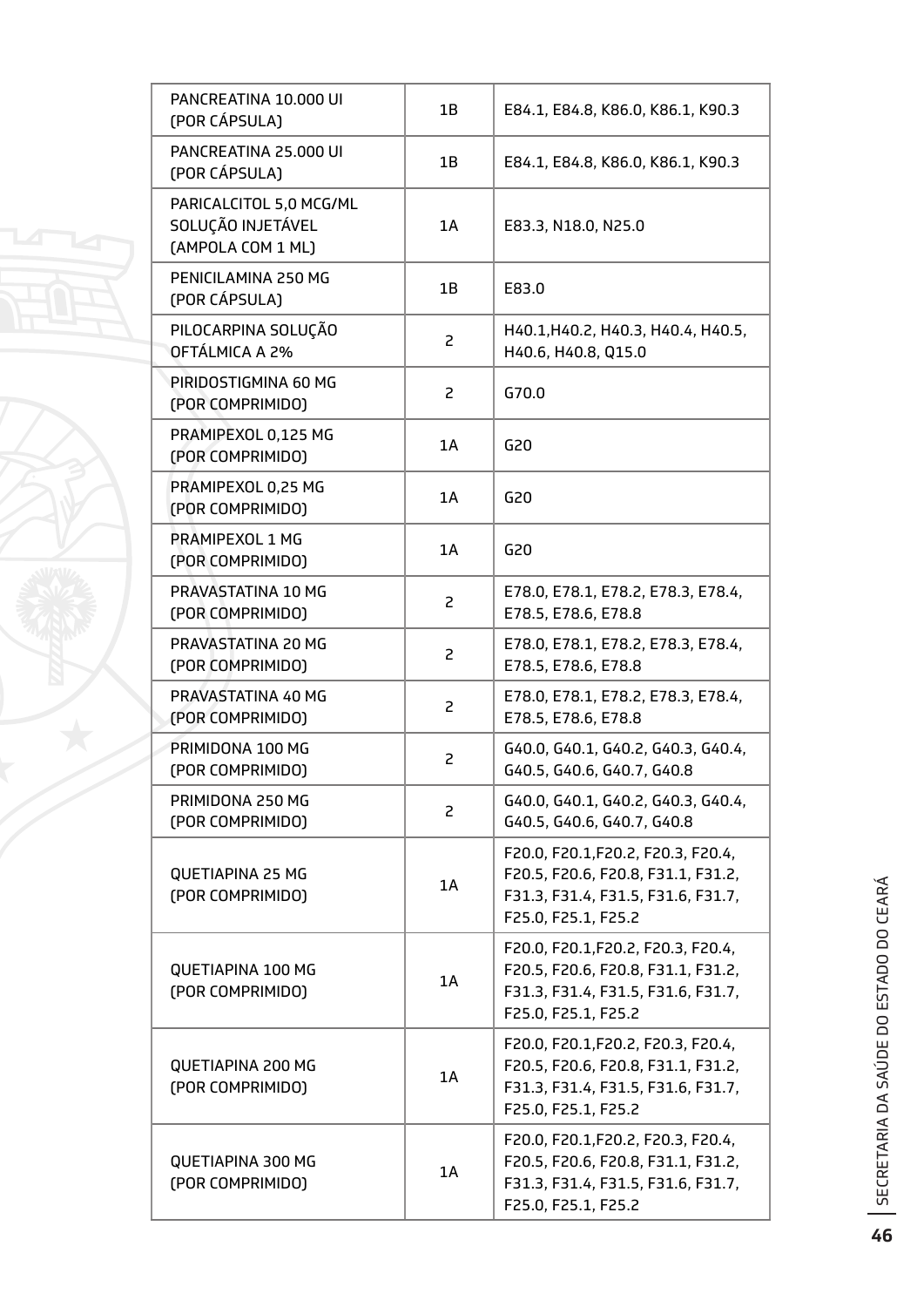| RALOXIFENO 60 MG<br>(POR COMPRIMIDO)                                    | 2  | M80.0, M80.1, M80.2, M80.3, M80.4,<br>M80.5, M80.8, M81.0, M81.1, M81.2,<br>M81.3, M81.4, M81.5, M81.6, M81.8,<br>M82.0, M82.1, M82.8                                       |
|-------------------------------------------------------------------------|----|-----------------------------------------------------------------------------------------------------------------------------------------------------------------------------|
| RASAGILINA 1 MG<br>(POR COMPRIMIDO)                                     | 1A | G20                                                                                                                                                                         |
| RILUZOL 50 MG<br>(POR COMPRIMIDO)                                       | 1A | G12.2                                                                                                                                                                       |
| RISEDRONATO 5 MG<br>(POR COMPRIMIDO)                                    | 2  | M80.0, M80.1, M80.2, M80.3, M80.4,<br>M80.5, M80.8, M81.0, M81.1, M81.2,<br>M81.3, M81.4, M81.5, M81.6, M81.8,<br>M82.0, M82.1, M82.8,                                      |
| RISEDRONATO 35 MG<br>(POR COMPRIMIDO)                                   | 2  | M80.0, M80.1, M80.2, M80.3, M80.4,<br>M80.5, M80.8, M81.0, M81.1, M81.2,<br>M81.3, M81.4, M81.5, M81.6, M81.8,<br>M82.0, M82.1, M82.8, M88.0, M88.8                         |
| RISPERIDONA 1 MG/ML<br>SOLUÇÃO ORAL                                     | 1B | F84.0, F84.1, F84.3, F84.5, F84.8                                                                                                                                           |
| RISPERIDONA 1 MG<br>(POR COMPRIMIDO)                                    | 1B | F20.0, F20.1, F20.2, F20.3, F20.4,<br>F20.5, F20.6, F20.8, F25.0, F25.1,<br>F25.2, F31.1, F31.2, F31.3, F31.4,<br>F31.5, F31.6, F31.7, F84.0, F84.1,<br>F84.3, F84.5, F84.8 |
| RISPERIDONA 2 MG<br>(POR COMPRIMIDO)                                    | 1B | F20.0, F20.1, F20.2, F20.3, F20.4,<br>F20.5, F20.6, F20.8, F25.0, F25.1,<br>F25.2, F31.1, F31.2, F31.3, F31.4,<br>F31.5, F31.6, F31.7, F84.0, F84.1,<br>F84.3, F84.5, F84.8 |
| RISPERIDONA 3 MG<br>(POR COMPRIMIDO)                                    | 1B | F20.0, F20.1, F20.2, F20.3, F20.4,<br>F20.5, F20.6, F20.8, F25.0, F25.1,<br>F25.2, F31.1, F31.2, F31.3, F31.4,<br>F31.5, F31.6, F31.7, F84.0, F84.1,<br>F84.3, F84.5, F84.8 |
| RITUXIMABE 500 MG INJETÁ-<br>VEL (POR FRASCO-AMPOLA<br><b>DE 50 ML)</b> | 1A | M05.0, M05.1, M05.2, M05.3, M05.8,<br>M06.0, M06.8, M08.0                                                                                                                   |
| RIVASTIGMINA 2,0 MG/ML<br>SOLUÇÃO ORAL (POR FRASCO<br>DE 120 ML)        | 1A | F00.0, F00.1, F00.2, G30.0, G30.1,<br>G30.8                                                                                                                                 |
| RIVASTIGMINA 1,5 MG<br>(POR CÁPSULA)                                    | 1A | F00.0, F00.1, F00.2, G30.0, G30.1,<br>G30.8                                                                                                                                 |
| RIVASTIGMINA 3 MG<br>(POR CÁPSULA)                                      | 1A | F00.0, F00.1, F00.2, G30.0, G30.1,<br>G30.8                                                                                                                                 |
| RIVASTIGMINA 4,5 MG<br>(POR CÁPSULA)                                    | 1A | F00.0, F00.1, F00.2, G30.0, G30.1,<br>G30.8                                                                                                                                 |
| RIVASTIGMINA 6 MG<br>(POR CÁPSULA)                                      | 1A | F00.0, F00.1, F00.2, G30.0, G30.1,<br>G30.8                                                                                                                                 |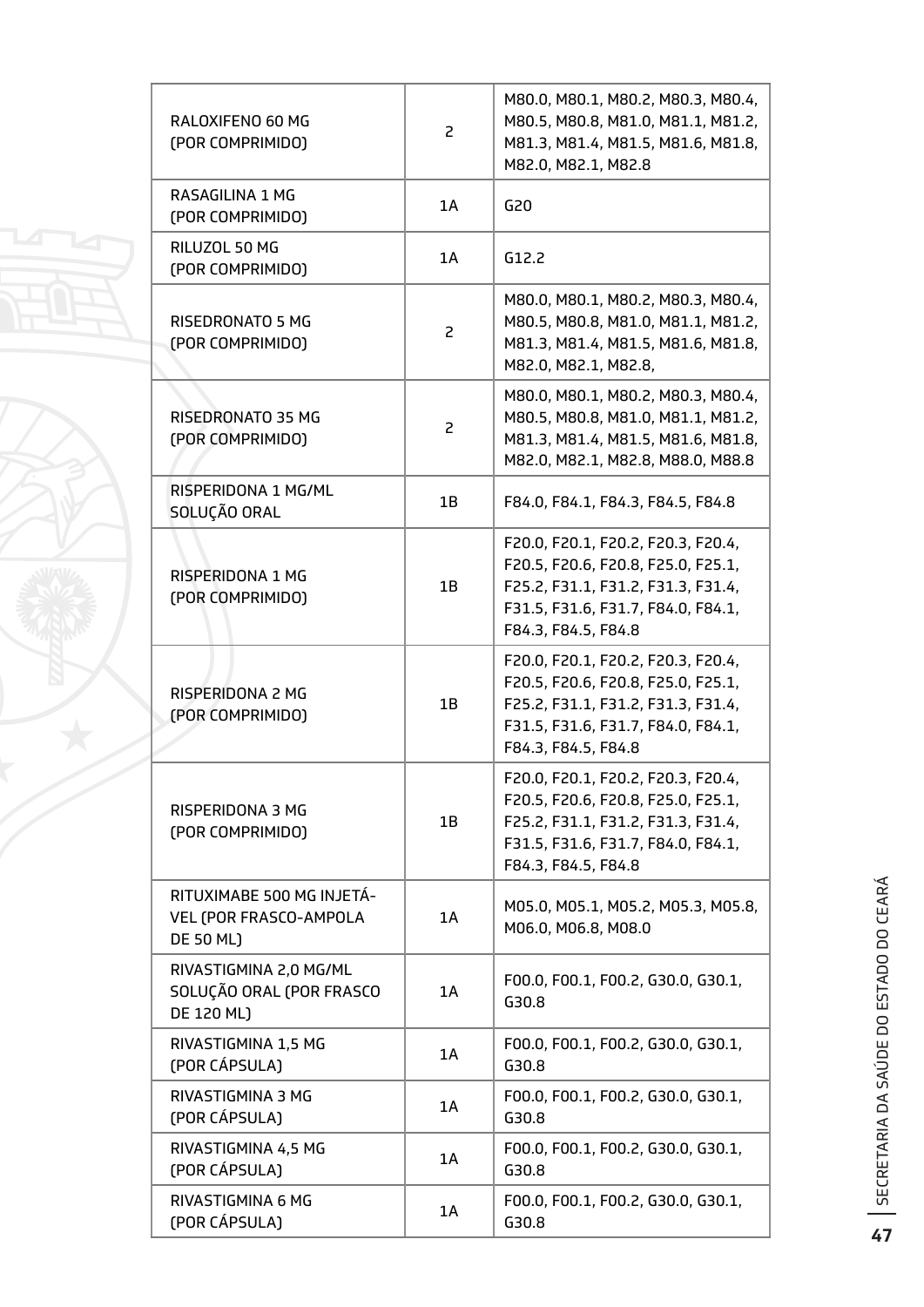| RIVASTIGMINA 9 MG<br>(ADESIVO TRANSDÉRMICO)                                             | 1A | F00.0, F00.1, F00.2, G30.0, G30.1,<br>G30.8        |
|-----------------------------------------------------------------------------------------|----|----------------------------------------------------|
| RIVASTIGMINA 18 MG<br>(ADESIVO TRANSDÉRMICO)                                            | 1A | F00.0, F00.1, F00.2, G30.0, G30.1,<br>G30.8        |
| SACARATO DE HIDROXIDO<br>FERRICO 100 MG INJETÁVEL<br>(POR FRASCO DE 5 ML)               | 1B | N18.0, N18.8                                       |
| SALMETEROL 50 MCG PÓ INA-<br><b>LANTE OU AEROSSOL BUCAL</b><br>(POR FRASCO DE 60 DOSES) | 2  | J44.0, J44.1, J44.8, J45.0, J45.1,<br>J45.8        |
| SAPROPTERINA 100 MG<br>(POR COMPRIMIDO SOLÚVEL)                                         | 1B | E70.0, E70.1                                       |
| SECUQUINUMABE 150 MG/ML<br>PÓ PARA SOLUÇÃO INJETÁVEL                                    | 1A | L40.0, L40.1, L40.4, L40.8                         |
| SECUQUINUMABE 150 MG/ML<br>SOLUÇÃO INJETÁVEL (POR<br><b>SERINGA PREENCHIDA)</b>         | 1A | M07.0, M07.2, M07.3, M45, M46.8                    |
| SELEGILINA 5 MG (POR<br>COMPRIMIDO)                                                     | 1B | G20                                                |
| SELEGILINA 10 MG (POR<br>DRÁGEA OU COMPRIMIDO)                                          | 1B | G20                                                |
| SEVELAMER 800 MG<br>(POR COMPRIMIDO)                                                    | 1A | E83.3, N18.0, N25.0                                |
| SILDENAFILA 20 MG<br>(POR COMPRIMIDO)                                                   | 1A | I27.0, I27.2, I27.8, M34.0, M34.1,<br>M34.8        |
| SILDENAFILA 25 MG<br>(POR COMPRIMIDO)                                                   | 1A | M34.0, M34.1, M34.8                                |
| SIROLIMO 1 MG (POR DRÁGEA)                                                              | 1A | T86.1, T86.4, Z94.0, Z94.4                         |
| SIROLIMO 2 MG (POR DRÁGEA)                                                              | 1A | T86.1, T86.4, Z94.0, Z94.4                         |
| SOMATROPINA 4 UI INJETA-<br>VEL (POR FRASCO-AMPOLA)                                     | 1A | E23.0, Q96.0, Q96.1, Q96.2, Q96.3,<br>Q96.4, Q96.8 |
| SOMATROPINA 12 UI INJETA-<br>VEL (POR FRASCO-AMPOLA)                                    | 1A | E23.0, Q96.0, Q96.1, Q96.2, Q96.3,<br>Q96.4, Q96.8 |
| SOMATROPINA 15 UI INJETÁ-<br>VEL (POR FRASCO-AMPOLA)                                    | 1A | E23.0 Q96.0, Q96.1, Q96.2, Q96.3,<br>Q96.4, Q96.8  |
| SOMATROPINA 16 UI INJETÁ-<br>VEL (POR FRASCO-AMPOLA)                                    | 1A | E23.0, Q96.0, Q96.1, Q96.2, Q96.3,<br>Q96.4, Q96.8 |
| SOMATROPINA 18 UI INJETÁ-<br>VEL (POR FRASCO-AMPOLA)<br>DA SAÚDE.                       | 1A | E23.0, Q96.0, Q96.1, Q96.2, Q96.3,<br>Q96.4, Q96.8 |
| SOMATROPINA 24 UI INJETÁ-<br>VEL (POR FRASCO-AMPOLA)                                    | 1A | E23.0, Q96.0, Q96.1, Q96.2, Q96.3,<br>Q96.4, Q96.8 |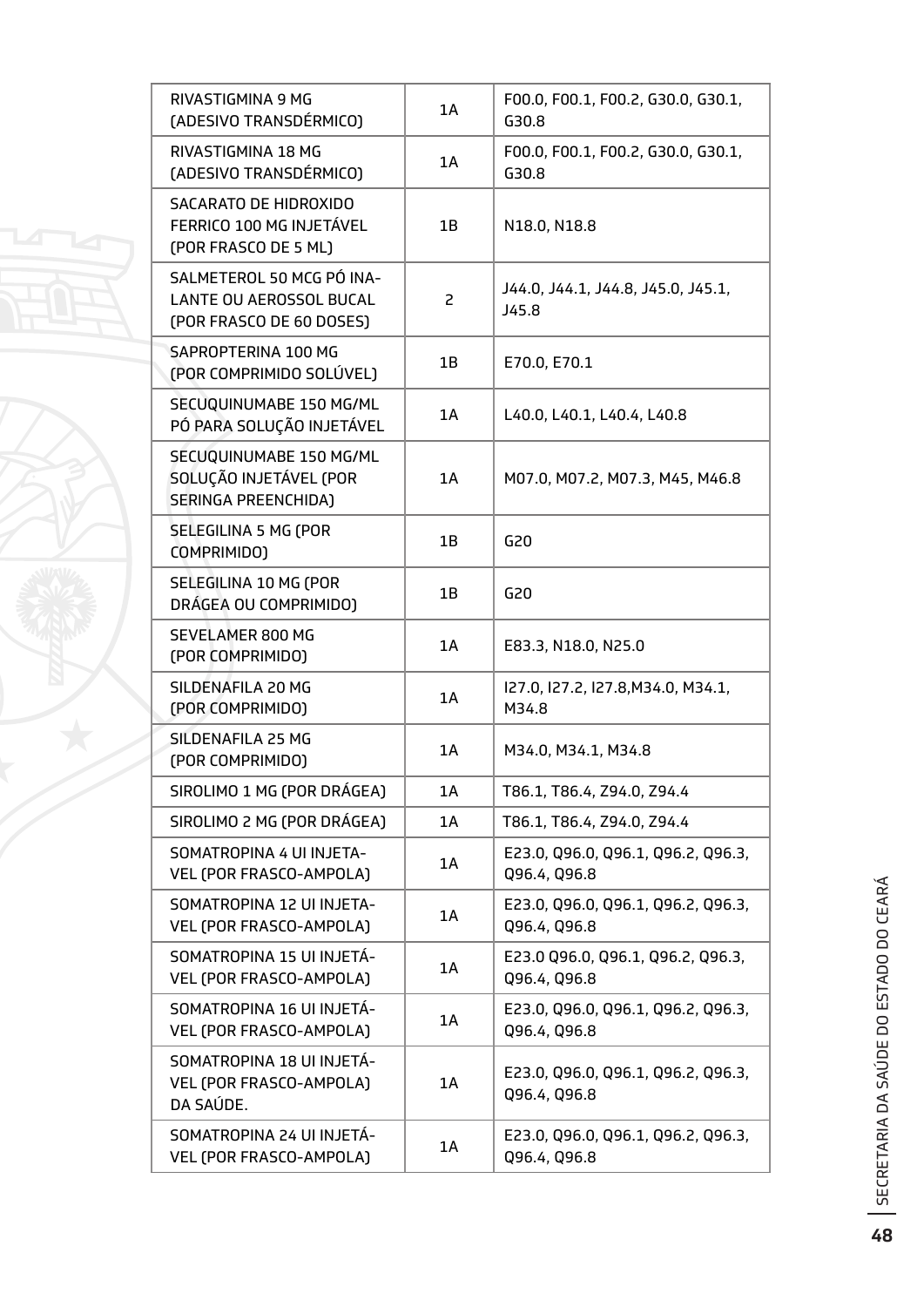| SOMATROPINA 30 UI INJETÁ-<br>VEL (POR FRASCO-AMPOLA)                | 1A             | E23.0, Q96.0, Q96.1, Q96.2, Q96.3,<br>Q96.4, Q96.8                                                                                                                                                     |
|---------------------------------------------------------------------|----------------|--------------------------------------------------------------------------------------------------------------------------------------------------------------------------------------------------------|
| SULFASSALAZINA 500 MG<br>(POR COMPRIMIDO)                           | $\overline{c}$ | K50.0, K50.1, K50.8<br>K51.0, K51.2, K51.3, K515, K51.8,<br>M05.0, M05.1, M05.2, M05.3, M05.8,<br>M06.0, M06.8, M07.0, M07.2, M07.3,<br>M08.0, M08.1, M08.2, M08.3, M08.4,<br>M08.8, M08.9, M45, M46.8 |
| TACROLIMO 1 MG<br>(POR CÁPSULA)                                     | 1A             | N04.0, N04.1, N04.2, N04.3, N04.4,<br>N04.5, N04.6, N04.7, N04.8, T86.1,<br>T86.4, Z94.0, Z94.4                                                                                                        |
| <b>TACROLIMO 5 MG</b><br>(POR CÁPSULA)                              | 1A             | N04.0, N04.1, N04.2, N04.3, N04.4,<br>N04.5, N04.6, N04.7, N04.8, T86.1,<br>T86.4, Z94.0, Z94.4                                                                                                        |
| TAFAMIDIS MEGLUMINA<br>20 MG (POR CÁPSULA)                          | 1A             | E85.1                                                                                                                                                                                                  |
| TERIFLUNOMIDA 14 MG<br>(POR COMPRIMIDO)                             | 1A             | G35                                                                                                                                                                                                    |
| TIMOLOL SOLUÇÃO<br>OFTÁLMICA A 0,5%                                 | 2              | H40.1, H40.2, H40.3, H40.4, H40.5,<br>H40.6, H40.8, Q15.0                                                                                                                                              |
| TOBRAMICINA 300 MG/5 ML<br>SOLUÇÃO INALATÓRIA (POR<br>AMPOLA)       | 1A             | E84.0, E84.8                                                                                                                                                                                           |
| TOCILIZUMABE 20 MG/ML<br>INJETÁVEL (POR FRASCO-AM-<br>POLA DE 4 ML) | 1A             | M05.0, M05.1, M05.2, M05.3, M05.8,<br>M06.0, M06.8, M08.0, M08.1, M08.2,<br>M08.3, M08.4, M08.8, M08.9                                                                                                 |
| <b>TOFACITINIBE 5 MG</b><br>(POR COMPRIMIDO)                        | 1A             | M05.0, M05.1, M05.2, M05.3, M05.8,<br>M06.0, M06.8, M08.0                                                                                                                                              |
| TOLCAPONA 100 MG<br>(POR COMPRIMIDO)                                | 1Β             | G20                                                                                                                                                                                                    |
| TOPIRAMATO 25 MG<br>(POR COMPRIMIDO)                                | $\overline{c}$ | G40.0, G40.1, G40.2, G40.3, G40.4,<br>G40.5, G40.6, G40.7, G40.8                                                                                                                                       |
| TOPIRAMATO 50 MG<br>(POR COMPRIMIDO)                                | 2              | G40.0, G40.1, G40.2, G40.3, G40.4,<br>G40.5, G40.6, G40.7, G40.8                                                                                                                                       |
| TOPIRAMATO 100 MG<br>(POR COMPRIMIDO)                               | 2              | G40.0, G40.1, G40.2, G40.3, G40.4,<br>G40.5, G40.6, G40.7, G40.8                                                                                                                                       |
| TOXINA BOTULÍNICA TIPO<br>A 100 UI INJETÁVEL (POR<br>FRASCO-AMPOLA) | 1A             | G04.1, G24.3, G24.4, G24.5, G24.8,<br>G51.3, G51.8, G80.0, G80.1, G80.2,<br>G81.1, G82.1, G82.4, I69.0, I69.1,<br>169.2, 169.3, 169.4, 169.8, T90.5,<br>T90.8                                          |